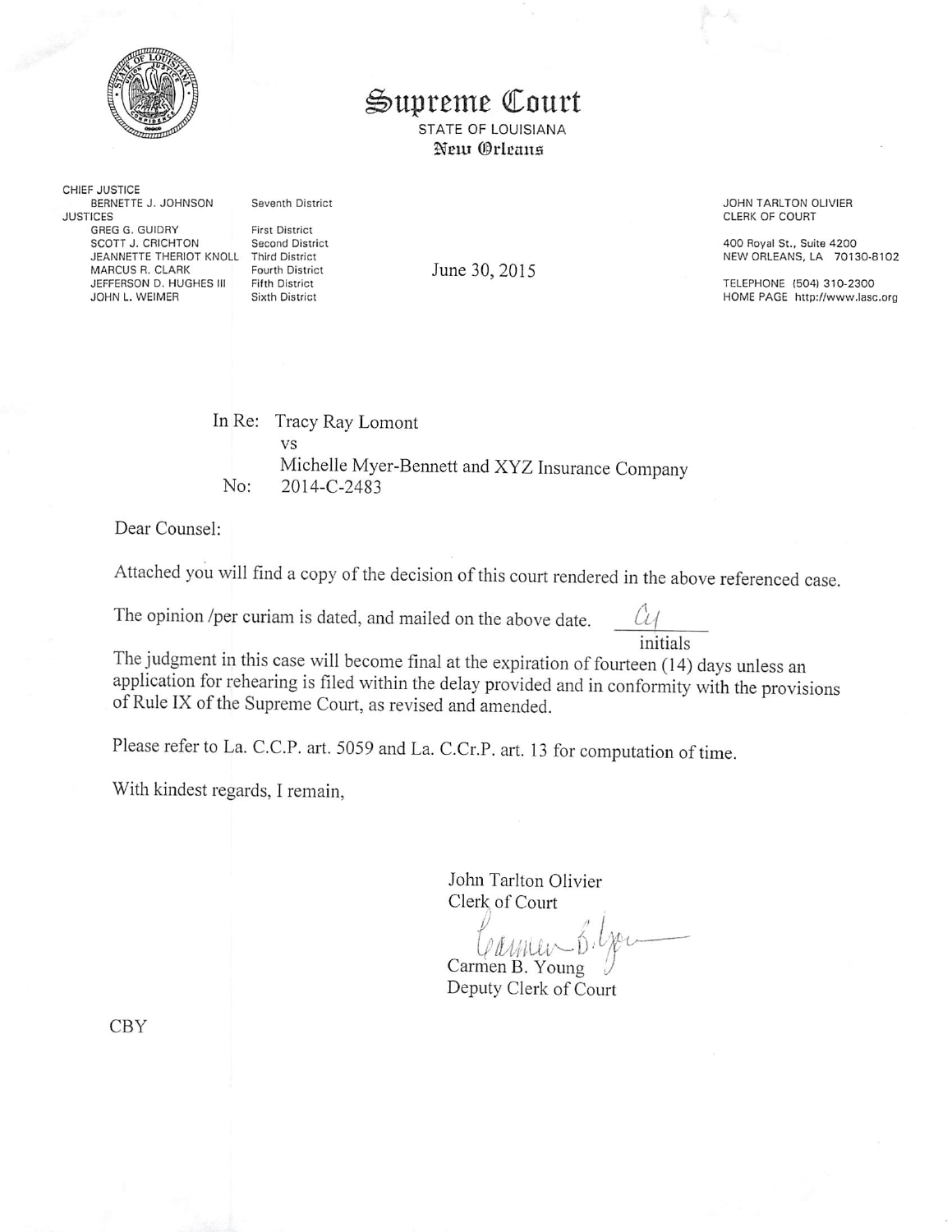# Supreme Court of Louisiana

FOR IMMEDIATE NEWS RELEASE  $\uparrow$  032

FROM: CLERK OF SUPREME COURT OF LOUISIANA

The Opinions handed down on the **30th day of June, 2015**, are as follows:

#### **BY JOHNSON, C.J.**:

2014-C -2483 TRACY RAY LOMONT v. MICHELLE MYER-BENNETT AND XYZ INSURANCE COMPANY (Parish of Jefferson)

> Because we find plaintiff filed suit within one year of discovering defendant's malpractice, we hold the lower courts erred in sustaining defendant's exception of peremption. Reversed and remanded for further proceedings. REVERSED AND REMANDED.

GUIDRY, J., concurs.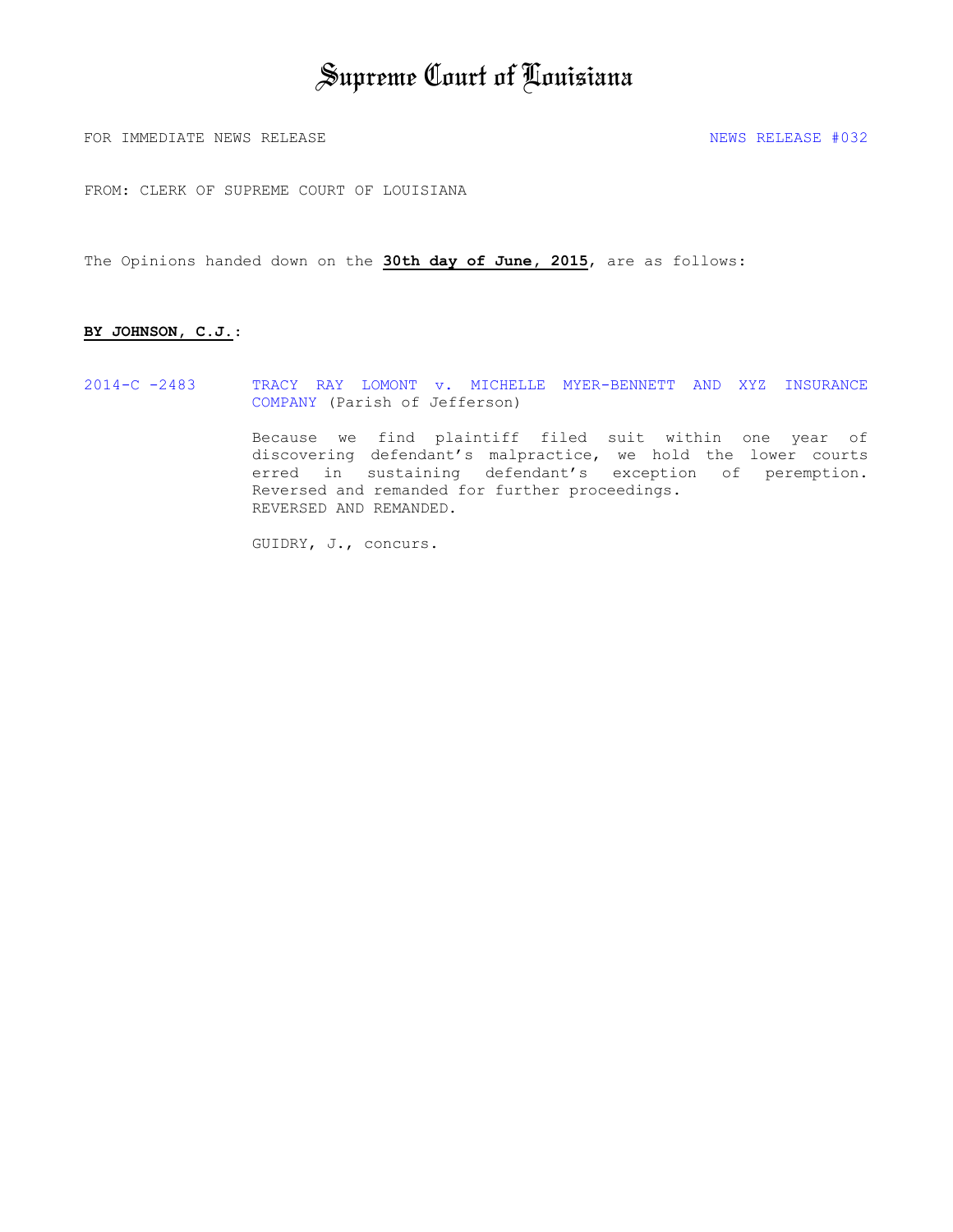## SUPREME COURT OF LOUISIANA

#### NO. 2014-C-2483

JUN 30 2015

## TRACY RAY LOMONT

## VERSUS

# MICHELLE MYER-BENNETT AND XYZ INSURANCE COMPANY ON WRIT OF CERTIORARI TO THE COURT OF APPEAL, FIFTH CIRCUIT, PARISH OF JEFFERSON

## JOHNSON, Chief Justice

i'

 $\widetilde{\leftarrow}$ 

**SER** 

In this legal malpractice case, defendant, Michelle Myer-Bennett, filed a peremptory exception of peremption asserting plaintiff, Tracy Ray Lomont, filed her malpractice claim beyond the three-year peremptive period set forth in La. R.S. 9:5605. Ms. Lomont opposed the exception, arguing the peremptive period should not apply because Ms. Myer-Bennett engaged in fraudulent behavior which prevents application ofthe peremptive period pursuant to La. R.S. 9:5605(E). The district court sustained the exception of peremption and the court of appeal affirmed. We granted Ms. Lomont's writ application to determine the correctness of the lower courts' rulings.

#### FACTS AND PROCEDURAL HISTORY

Ms. Myer-Bennett was hired by Ms. Lomont to represent her in a divorce and related domestic matters, which included partitioning the community property. Ms. Lomont and her ex-husband, John Lomont, agreed to a partial partition of the community property whereby Ms. Lomont was provided full ownership ofthe family home in Jefferson Parish, and Mr. Lomont was provided full ownership of his business. Ms. Myer-Bennett drafted a written agreement to this effect entitled "Partial

Guidly, J CONCURS

 $\,1$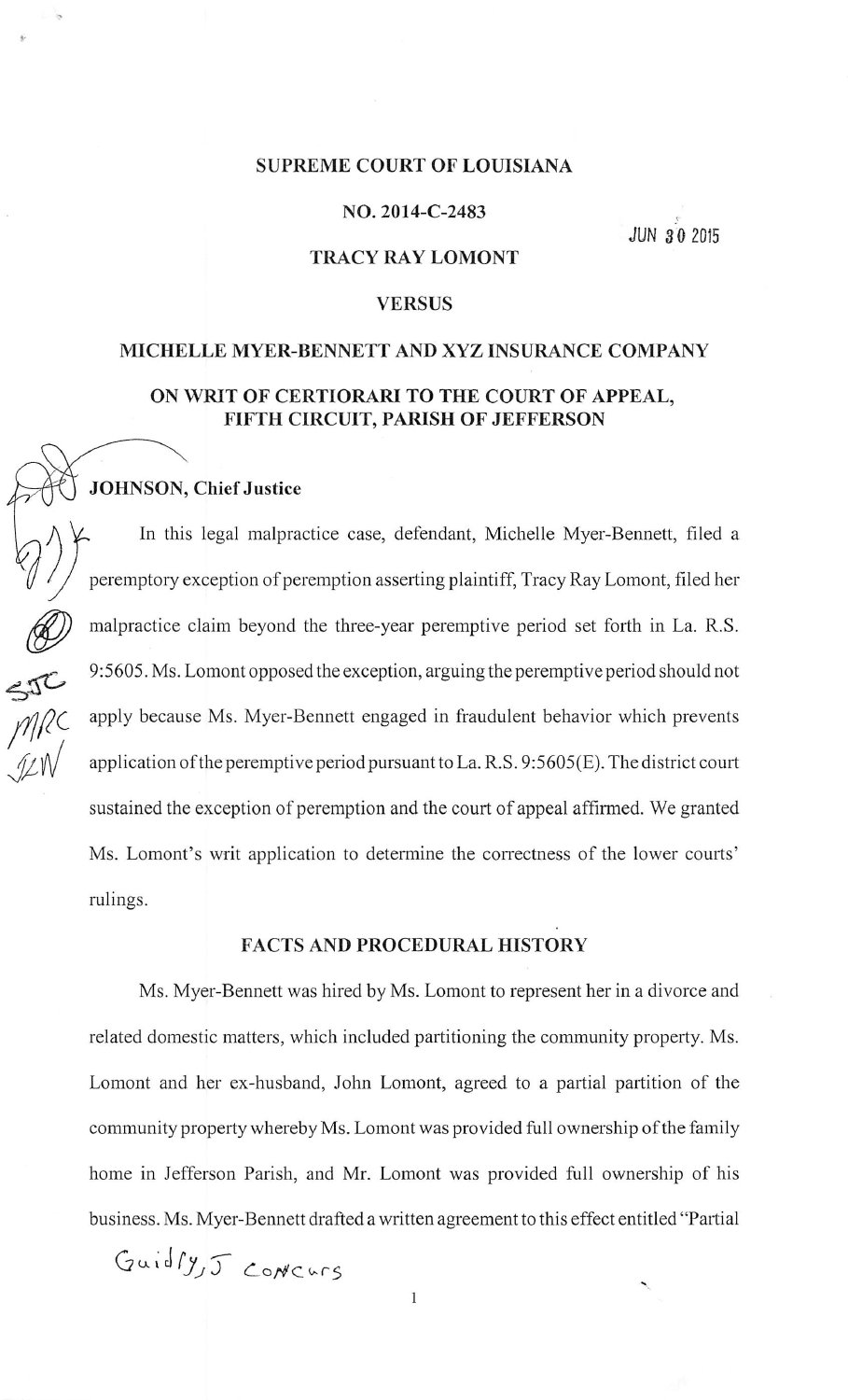Lomont." The agreement was executed by the parties on September 8, 2008, but Ms. Myer-Bennett failed to record it in the mortgage and conveyance records in Jefferson Parish.

On February 4, 2009, Citibank obtained a default judgment against John Lomont in the amount of \$26,052.17 on a delinquent account. On February 20, 2009, Citibank recorded the judgment in the mortgage records in Jefferson Parish as a lien against the home.

In September 2010, Ms. Lomont attempted to refinance the mortgage on the home and learned from the bank that the settlement agreement, giving her full ownership of the home, was never recorded in the mortgage and conveyance records. Ms. Lomont contacted Ms. Myer-Bennett to advise her of the problem. According to Ms. Myer-Bennett, because it was her standard practice to record such documents, she initially believed Ms. Lomont was given inaccurate information by the bank. However, upon investigation, Ms. Myer-Bennett discovered that she had not recorded the agreement. Ms. Myer-Bennett recorded the agreement the next day, September 30, 2010.

In December 2010, Ms. Lomont was notified that her application to refinance the loan was denied because of Citibank's lien on the property. Ms. Lomont again contacted Ms. Myer-Bennett. Prior to this time, neither Ms. Lomont nor Ms. Myer-Bennett was aware of the Citibank lien. According to Ms. Myer-Bennett, once she became aware of the Citibank lien she discussed with Ms. Lomont the fact she had committed malpractice and gave Ms. Lomont several options to proceed, including hiring another lawyer to sue her for malpractice or allowing Ms. Myer-Bennett to file suit against John Lomont and/or Citibank to have the lien removed. Ms. Myer-Bennett asserts Ms. Lomont chose not to pursue a malpractice action, but wanted defendant to fix the problem. Ms. Lomont denied Ms. Myer-Bennett ever notified her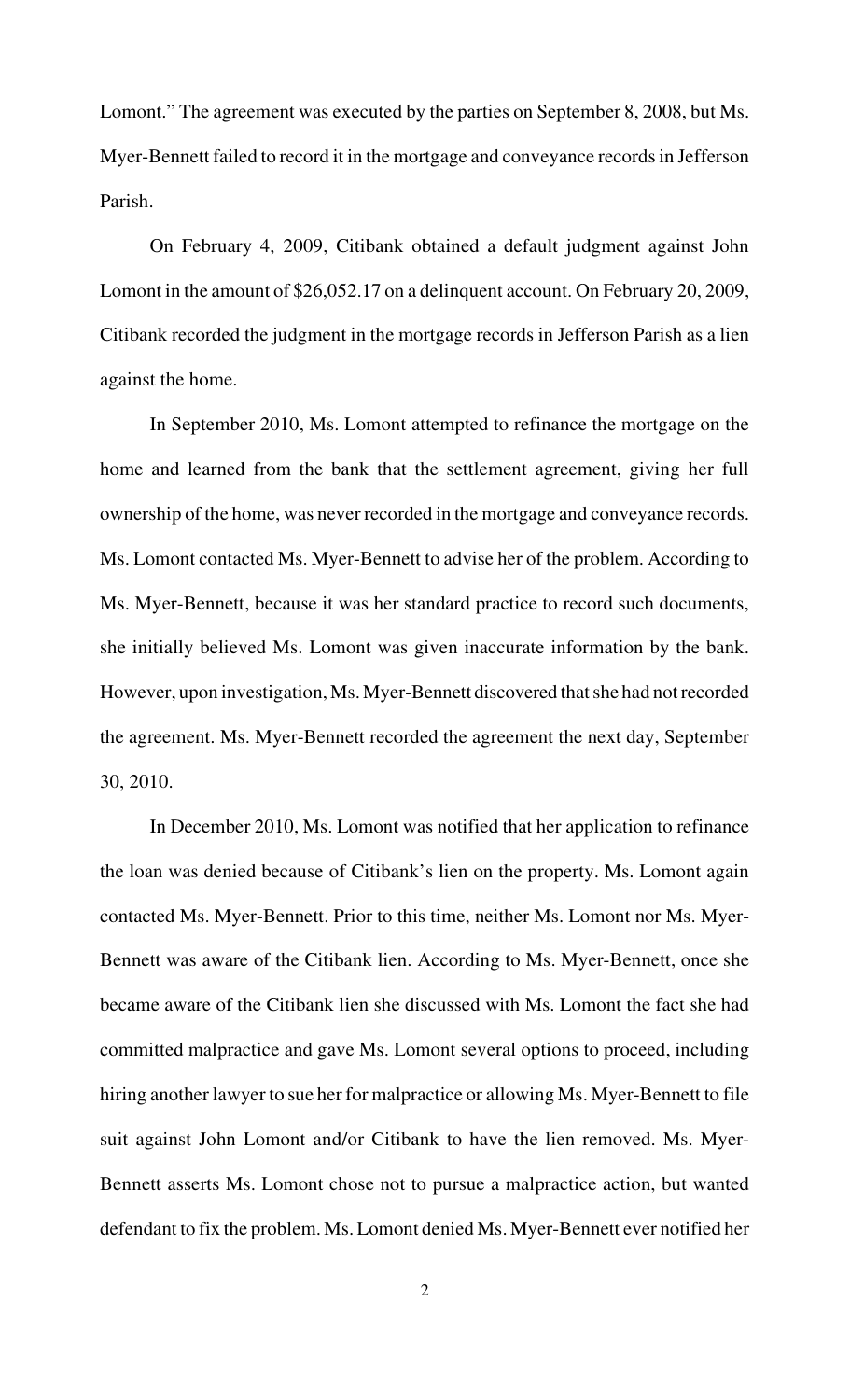she had committed malpractice. Similarly, Ms. Lomont denied being advised she could obtain other counsel and sue Ms. Myer-Bennett for malpractice. Ms. Lomont asserts Ms. Myer-Bennett never mentioned malpractice in December 2010, but simply advised she would have the Citibank lien removed from the property by filing lawsuits against John Lomont and Citibank. Ms. Lomont further asserts she was asked to come to Ms. Myer-Bennett's office to sign the pleadings against Citibank and John Lomont, which she did on June 20, 2011. Ms. Myer-Bennett also enlisted her help in an effort to serve John Lomont with the lawsuit. Ms. Lomont alleges she repeatedly called Ms. Myer-Bennett to inquire about the status of the lawsuits and was assured the lawsuits were actively being pursued and the lien would be removed in due course.

Ms. Myer-Bennett admits no lawsuits were ever filed against John Lomont and/or Citibank. Ms. Myer-Bennett admits a draft lawsuit was prepared, which was reviewed by Ms. Lomont, but she denies Ms. Lomont signed the lawsuit or verification because it was not complete. Ms. Myer-Bennett could not produce a copy of the drafted lawsuit in response to a subpoena duces tecum from Ms. Lomont, nor did she submit a copy of the lawsuit into evidence. Ms. Myer-Bennett testified she did not file the lawsuit because she discovered in March 2012 she had an unwaivable conflict of interest and could no longer represent Ms. Lomont in an effort to have the lien removed. Ms. Myer-Bennett met with Ms. Lomont and advised her of the conflict and memorialized this conversation in an April 12, 2012, letter to Ms. Lomont stating:

As we discussed, on or about December 2010, you and John executed a Partition Agreement wherein he assumed any liabilities associated with his business. Unfortunately, however, I did not file the Partition Agreement with the Mortgage Office, and it needed to be filed with the Mortgage Office in order for it to have an effect on third parties (i.e., people other than you and John).

As a result of my failure to file the Partition Agreement with the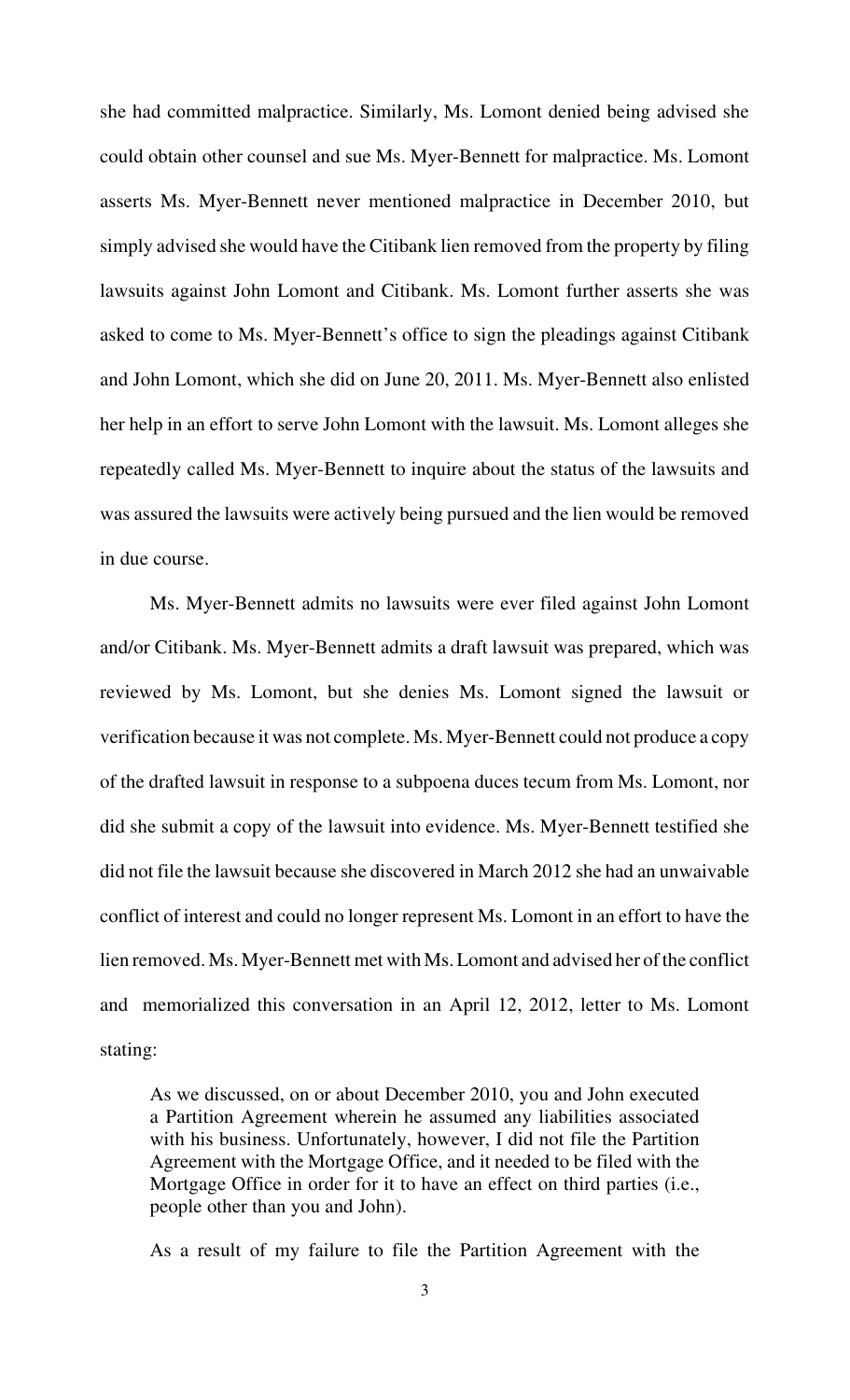Mortgage Office, a credit card company was able to obtain a lien against your property. *I would love to represent you in an effort to get the lien removed, but I have an unwaivable conflict of interest that prohibits me from doing so. Therefore, I urge you to obtain independent counsel to assist you in that regard.* (Emphasis added).

Ms. Myer-Bennett provided Ms. Lomont with a list of suggested attorneys who could assist her with having the lien removed. Ms. Lomont subsequently met with one of the suggested attorneys, Debra Kesler, on June 28, 2012, who advised her the sole cause of action available was a malpractice suit against Ms. Myer-Bennett. Ms. Lomont testified she was "shocked" to learn of the malpractice because she had been led to believe the lien could be successfully removed by filing a lawsuit.

Ms. Lomont filed this malpractice action against Ms. Myer-Bennett on July 12, 2012, alleging her attorney committed legal malpractice by failing to record the community property settlement which gave her full ownership of the home, thus allowing a third-party creditor to file a lien against her home for her ex-husband's debt. Ms. Myer-Bennett filed an exception of peremption asserting more than three years had passed since the date of the alleged act, omission, or neglect upon which Ms. Lomont's claims were based and, thus, Ms. Lomont's claims were perempted under La. R.S. 9:5605. Ms. Lomont filed a supplemental and amending petition alleging defendant acted fraudulently in misrepresenting and/or suppressing the truth regarding the malpractice she committed. Ms. Lomont further alleged because of defendant's fraudulent acts, her claim fell under the exception set forth in La. R.S. 9:5605(E) and was not perempted. In a second supplemental and amending petition, Ms. Lomont detailed the alleged specific fraudulent  $acts.<sup>1</sup>$ 

An evidentiary hearing was held on Ms. Myer-Bennett's exception of peremption. The parties submitted evidence and the district court heard testimony

 $\frac{1}{1}$  Our review of the petitions in the record confirm Ms. Lomont particularly alleged the circumstances constituting Ms. Myer-Bennett's fraud, thus satisfying the requirement of La. C.C.P. art. 856. That article states, in pertinent part: "In pleading fraud or mistake, the circumstances constituting fraud or mistake shall be alleged with particularity."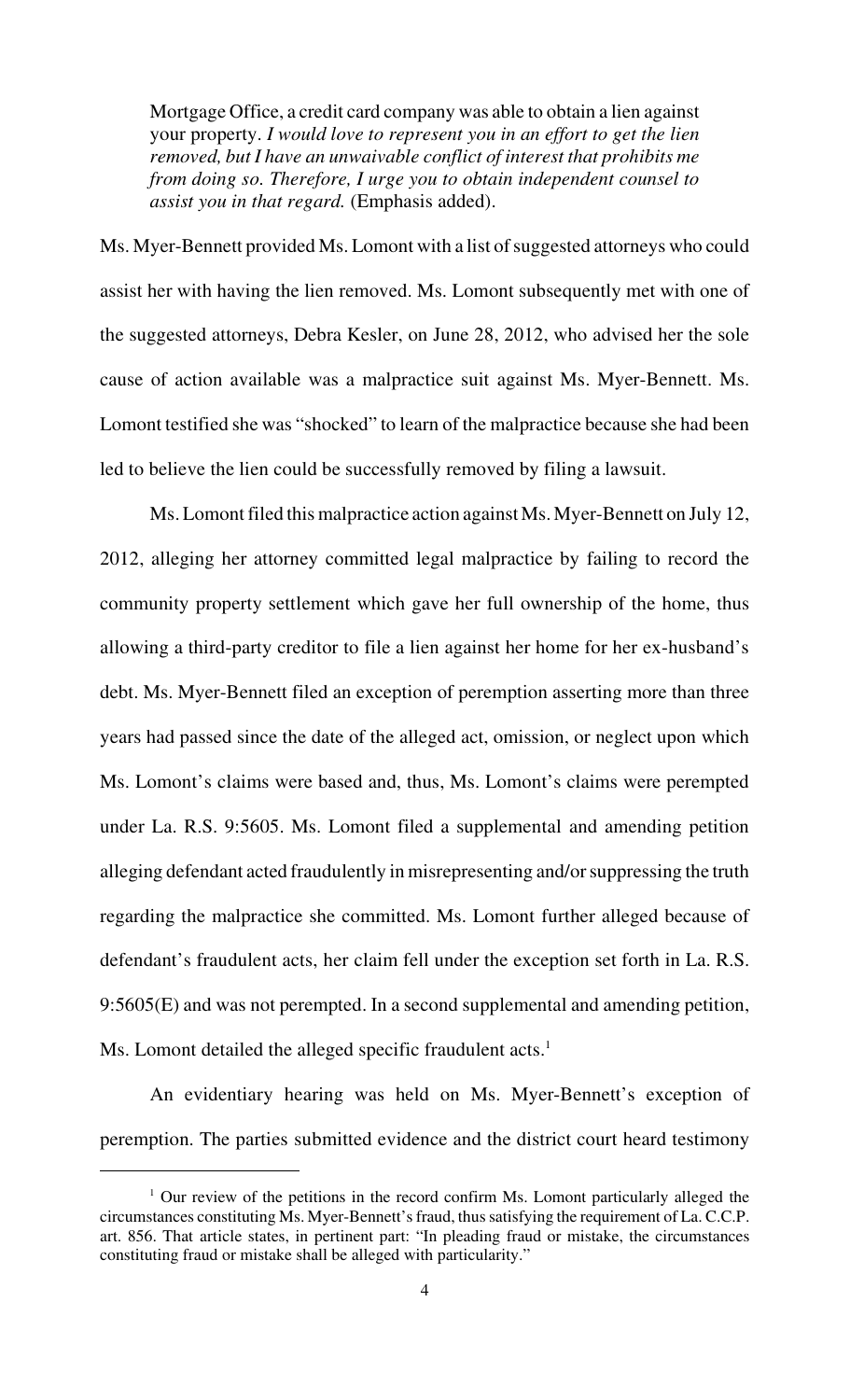from Ms. Myer-Bennett and Ms. Lomont. Following the hearing, the district court sustained the exception. Relying on a recent Fifth Circuit case, *Garner v. Lizana*, 13- 427 (La App. 5 Cir. 12/30/13), 131 So. 3d 1105, *writ denied*, 14-0208 (La. 4/4/14), 135 So. 3d 1183, the court first held post-malpractice acts could be considered in determining whether the fraud exception in La. R.S. 9:5605(E) should be applied. However, the court specifically found Ms. Myer-Bennett's actions after the discovery of her malpractice did not amount to fraud. Based on the evidence, the district court found defendant was "honestly trying to fix a mistake that she had caused" and, thus, did not have the requisite intent to commit fraud.

On appeal, Ms. Lomont contended the allegations of fraud in her petition should be accepted as true and were sufficient to prevent application of the three-year peremptive period in La. R.S. 9:5605(A). Ms. Lomont also argued the district court erred in failing to find defendant's conduct constituted fraud. The court of appeal affirmed.<sup>2</sup> Because evidence was presented at the hearing on the exception of peremption, the court of appeal held the presumption that the allegations in Ms. Lomont's petition were true did not apply.<sup>3</sup> The court further found no manifest error in the district court's ruling. The court explained:

Defendant testified that she admitted her mistake in failing to file the partition agreement to Ms. Lomont in December 2010. Defendant further stated that she offered to help Ms. Lomont in getting the lien removed and everything she did was in an effort to "fix the problem" she

 had created. When findings are based on determinations regarding the credibility of witnesses, great deference is given to the trier of fact because only the fact finder is cognizant of the variations in demeanor and tone of voice that bears so heavily on the listener's understanding and belief in what is said. While some of Defendant's representations to Ms. Lomont regarding the method by which the lien could have been removed may have been grossly negligent, we cannot say the trial court was manifestly erroneous in finding Defendant's conduct was not

*Lomont v. Myer-Bennett*, 14-351 (La. App. 5 Cir. 10/29/14), – So. 3d –. <sup>2</sup>

 $<sup>3</sup>$  *Lomont*, at  $*10$ .</sup>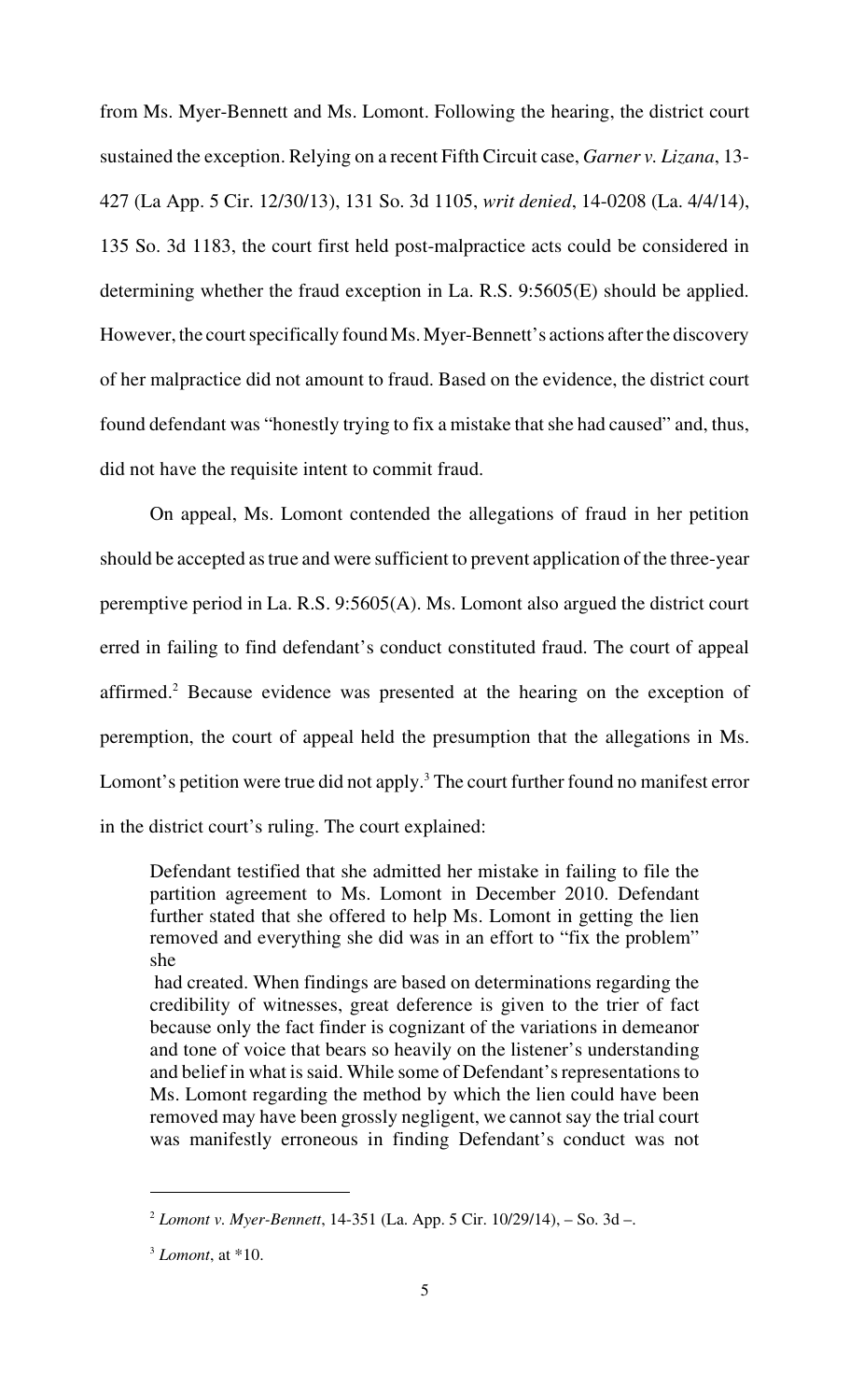fraudulent.<sup>4</sup>

Ms. Lomont filed a writ application with this Court which we granted.<sup>5</sup>

## **DISCUSSION**

The time limits to file a legal malpractice action are set forth in La. R.S.

9:5605, which provides in pertinent part:

A. **No action for damages against any attorney** at law duly admitted to practice in this state, any partnership of such attorneys at law, or any professional corporation, company, organization, association, enterprise, or other commercial business or professional combination authorized by the laws of this state to engage in the practice of law, whether based upon tort, or breach of contract, or otherwise, **arising out of an engagement to provide legal services shall be brought unless filed** in a court of competent jurisdiction and proper venue **within one year from the date of the alleged act, omission, or neglect, or within one year from the date that the alleged act, omission, or neglect is discovered or should have been discovered; however, even as to actions filed within one year from the date of such discovery, in all events such actions shall be filed at the latest within three years from the date of the alleged act, omission, or neglect.**

B. The provisions of this Section are remedial and apply to all causes of action without regard to the date when the alleged act, omission, or neglect occurred. However, with respect to any alleged act, omission, or neglect occurring prior to September 7, 1990, actions must, in all events, be filed in a court of competent jurisdiction and proper venue on or before September 7, 1993, without regard to the date of discovery of the alleged act, omission, or neglect. **The one-year and three-year periods of limitation provided in Subsection A of this Section are peremptive periods** within the meaning of Civil Code Article 3458 and, in accordance with Civil Code Article 3461, may not be renounced, interrupted, or suspended.

\*\*\*

E. **The peremptive period provided in Subsection A of this Section shall not apply in cases of fraud, as defined in Civil Code Article 1953.**

(Emphasis added). In this case there is no dispute the act of malpractice was Ms.

Myer-Bennett's failure to record the settlement agreement in the public records prior

*Lomont,* at \*11-12. <sup>4</sup>

*Lomont v. Myer-Bennett*, 14-2483 (La. 2/27/15), 159 So. 3d 1062. <sup>5</sup>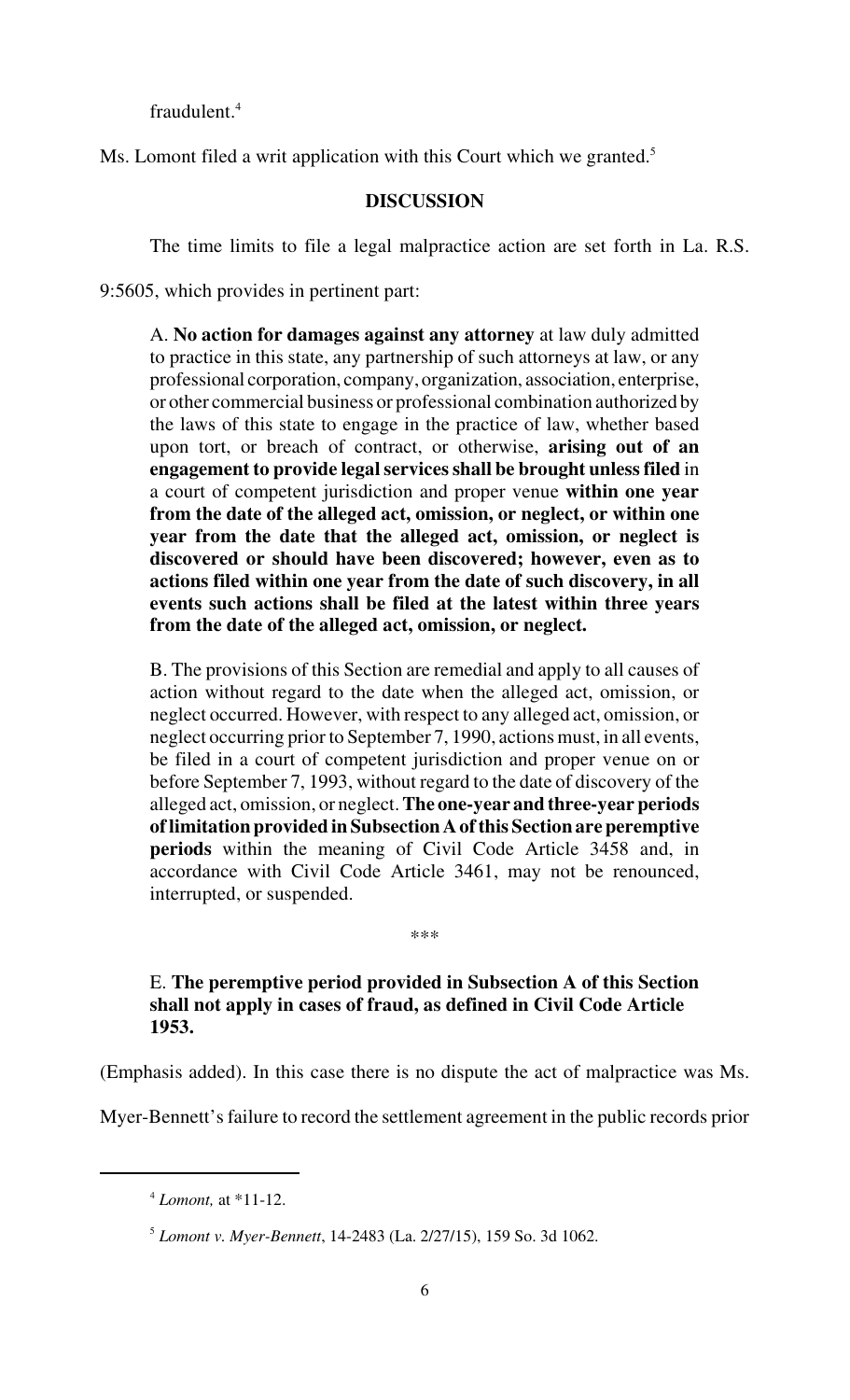to February 20, 2009, the date the Citibank lien was recorded against Ms. Lomont's property. Thus, under the clear wording of La. R.S. 9:5605(A) and (B), Ms. Lomont's suit, filed on July 12, 2012, more than three years after the act of malpractice, would be perempted. Here, however, Ms. Lomont has asserted the peremptive period is not applicable based on the fraud exception set forth in La. R.S. 9:5605(E).

The objection of peremption is raised by the peremptory exception. La. C.C.P. art.  $927(A)(2)$ . "Peremption has been likened to prescription; namely, it is prescription that is not subject to interruption or suspension." *Rando v. Anco Insulations, Inc*., 08-1163 (La. 5/22/09), 16 So. 3d 1065, 1082. Thus, the rules governing the burden of proof as to prescription also apply to peremption. *Id.* Ordinarily, the exceptor bears the burden of proof at the trial of the peremptory exception. *Id*. But, if prescription is evident on the face of the pleadings, the burden shifts to the plaintiff to show the action has not prescribed. *Id.* Ms. Lomont's *First Supplemental and Amended Petition for Damages for Legal Malpractice* affirmatively alleges her petition for damages was not time-barred under La. R.S. 9:5605(A) because defendant committed fraud and thus the action falls under the fraud exception of La. R.S. 9:5605(E). Additionally, Ms. Lomont filed a *Second Amended and Supplemental Petition for Damages for Legal Malpractice* which affirmatively set forth detailed factual allegations of fraud and asserted that defendant's fraudulent actions rendered the peremptive period in La. R.S. 9:5605(A) inapplicable. Based on these allegations, it appears plaintiff made a *prima facie* showing that her claims were timely filed, leaving the burden of proving peremption with the defendant.

At a hearing on a peremptory exception of prescription pleaded prior to trial, evidence may be introduced to support or controvert the exception. La. C.C.P. art. 931. In the absence of evidence, an exception of peremption must be decided upon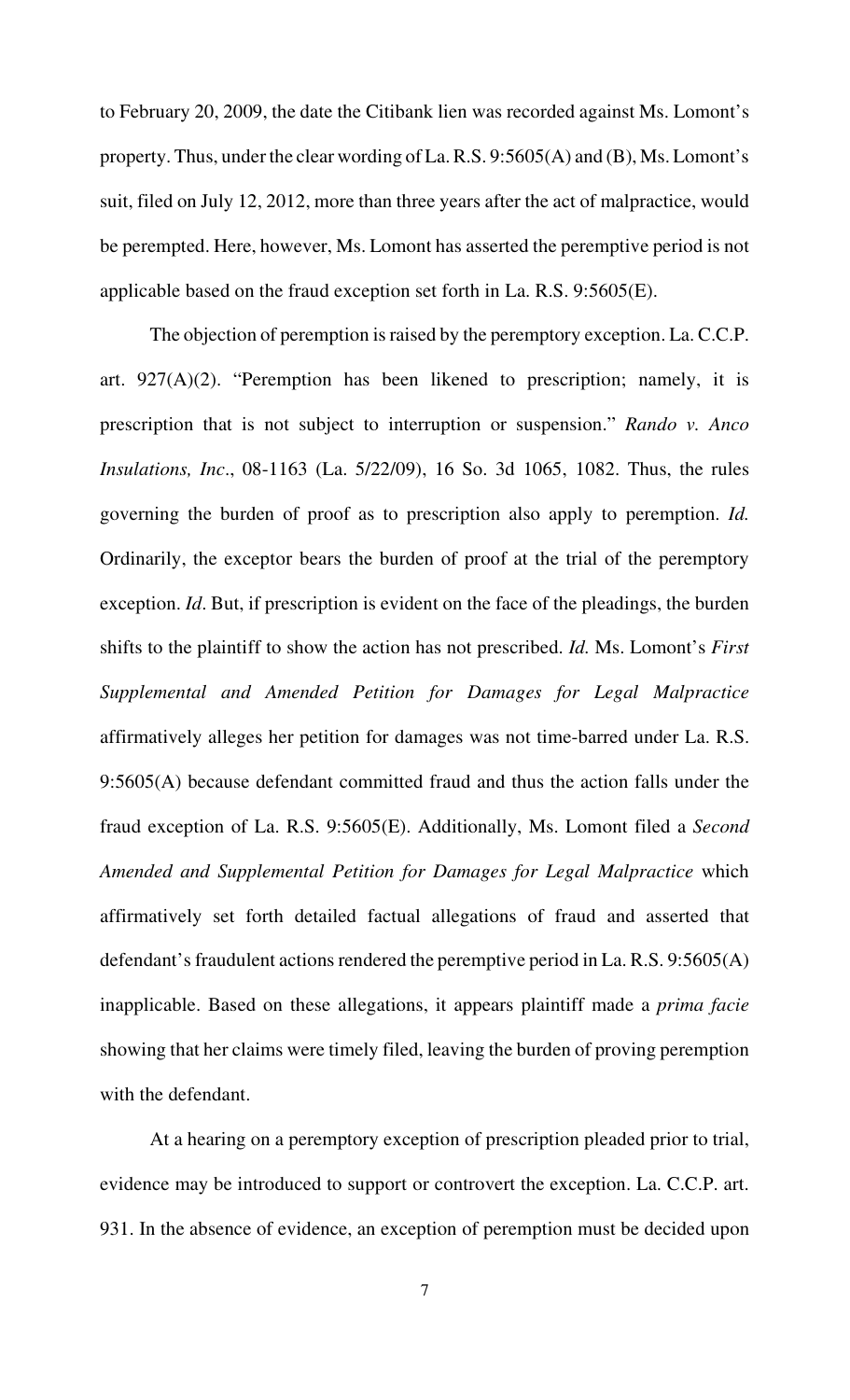the facts alleged in the petition with all of the allegations accepted as true. *Cichirillo v. Avondale Industries, Inc.*, 04-2894 (La. 11/29/05), 917 So. 2d 424, 428. However, when evidence is introduced, the court is not bound to accept plaintiff's allegations as true. *See Denoux v. Vessel Management Services, Inc*., 07-2143 (La. 5/21/08), 983 So. 2d 84, 88; *Younger v. Marshall Industries, Inc*., 618 So. 2d 866, 871 (La. 1993); *Ansardi v. Louisiana Citizens Property Ins*., 11-1717 (La. App. 4 Cir. 3/1/13), 111 So. 3d 460, 472, *writ denied*, 13-0697 (La. 5/17/13), 118 So. 3d 380. If evidence is introduced at the hearing on the peremptory exception of peremption, the district court's findings of fact are reviewed under the manifest error-clearly wrong standard of review. *Rando*, 16 So. 3d at 1082. If those findings are reasonable in light of the record reviewed in its entirety, an appellate court cannot reverse even though convinced that had it been sitting as the trier of fact, it would have weighed the evidence differently. *Id*.

To satisfy her burden of proving Ms. Lomont's claim is perempted, Ms. Myer-Bennett was required to prove La. R.S. 9:5605(E) is not applicable. We begin our analysis mindful that "peremptive statutes are strictly construed against peremption and in favor of the claim. Of the possible constructions, the one that maintains enforcement of the claim or action, rather than the one that bars enforcement should be adopted." *Id.* at 1083.

### **Meaning of Fraud under La. R.S. 9:5605(E)**

To determine the applicability of La. R.S. 9:5605(E), we must decide whether Ms. Myer-Bennett's actions amounted to fraud pursuant to La. C.C. art. 1953, thus invoking the fraud exception in Subsection (E). However, before we can make that specific determination, we must first consider whether post-malpractice fraudulent concealment can constitute fraud as contemplated by La. R.S. 9:5605(E), or whether the act of malpractice itself must be fraudulent to apply the exception in La. R.S.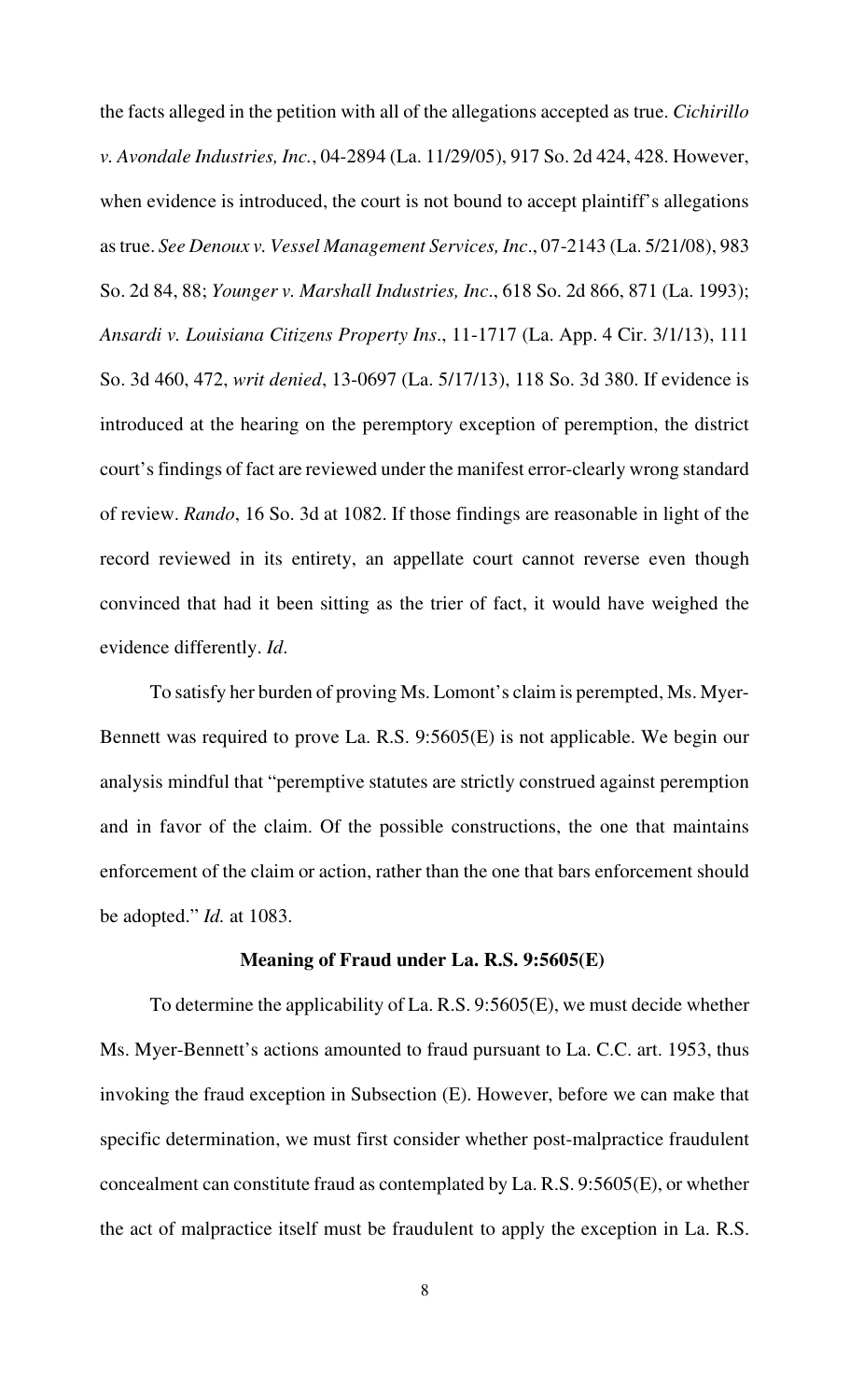9:5605(E). Because resolution of this particular issue involves the correct interpretation of a statute, it is a question of law, and reviewed by this court under a de novo standard of review. *Red Stick Studio Dev., L.L.C. v. State ex rel. Dep't of Econ. Dev*., 10-0193 (La. 1/19/11), 56 So. 3d 181, 187. After our review, we "render judgment on the record, without deference to the legal conclusions of the tribunals below. This court is the ultimate arbiter of the meaning of the laws of this state." *Id*. (quoting *Holly & Smith Architects, Inc. v. St. Helena Congregate Facility, Inc*., 06- 0582 (La. 11/29/06), 943 So. 2d 1037, 1045).

The district and appellate courts' rulings that post-malpractice fraudulent acts of concealment can bar application of the three-year peremptive period under the fraud exception in La. R.S. 9:5605(E) were based on the appellate court's earlier decision in *Garner v. Lizana*, *supra*. In *Garner*, the court acknowledged Subsection (E) had been interpreted by many appellate courts to apply only to the act of malpractice itself, not to allegations of fraudulent concealment of the malpractice. 131 So. 3d at 1111. However, noting the absence of an opinion from this court on the issue, the *Garner* court factually distinguished these other appellate cases. *Id.* at 1111-12. The court found the particular allegations in Garner's petition regarding concealment of malpractice fell under the fraud exception set forth in La. R.S. 9:5605(E). *Id.* at 1113.

Other than *Garner*, our courts of appeal have largely rejected the idea that the concealment of legal malpractice constitutes fraud under La. R.S. 9:5605(E), instead holding the fraud exception applicable only in cases where the fraudulent act itself constitutes the malpractice. *See, e.g.*, *Carriere v. Bodenheimer, Jones, Szwak & Winchell, L.L.P.*, 47,186 (La. App. 2 Cir. 8/22/12), 120 So. 3d 281; *Broadscape.com, Inc. v. Matthews*, 07-0545 (La. App. 4 Cir. 3/5/08), 980 So. 2d 140; *Brumfield v. McElwee*, 07-0548 (La. App. 4 Cir. 1/16/08), 976 So. 2d 234; *Smith v. Slattery*,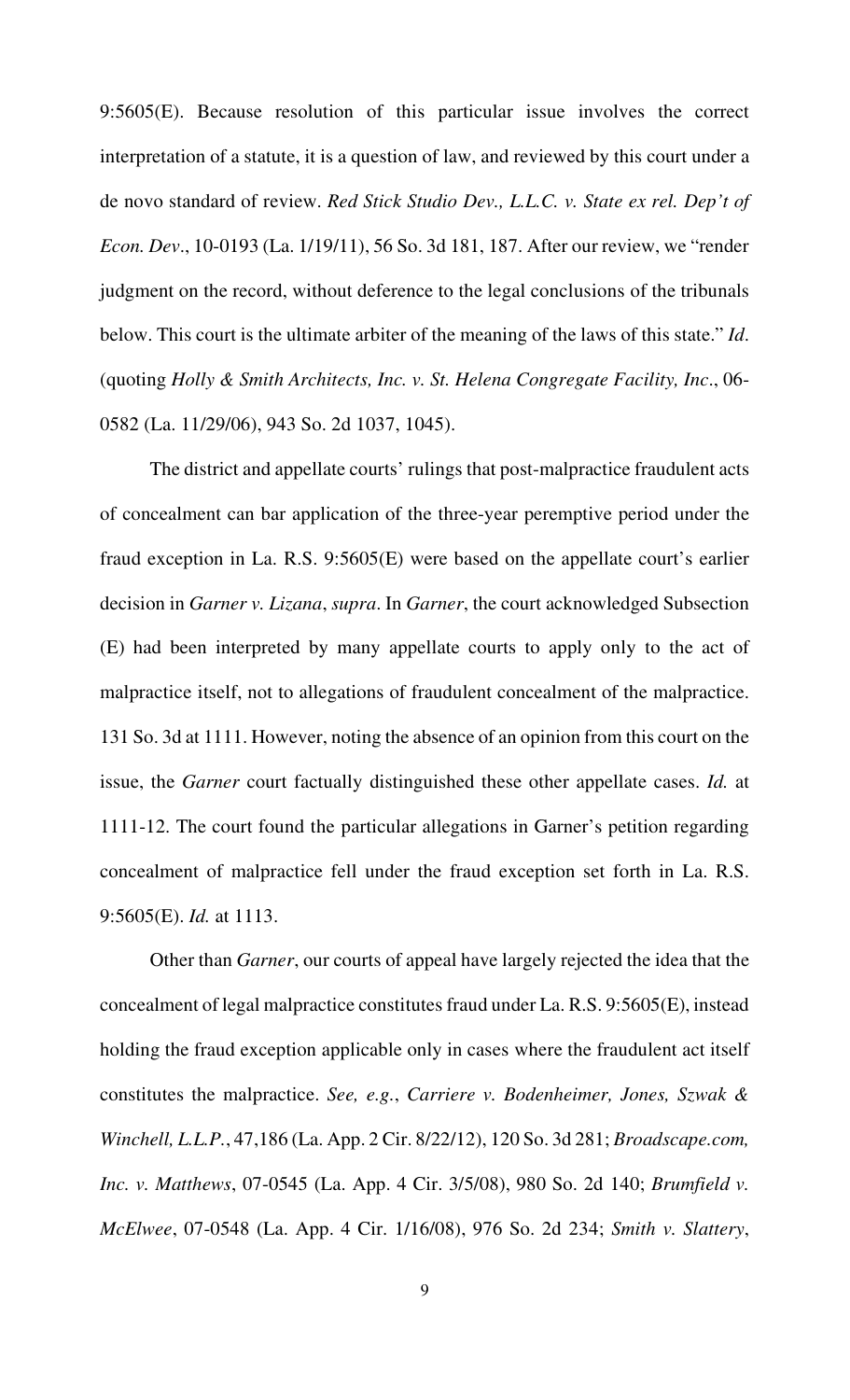38,693 (La. App. 2 Cir. 6/23/04), 877 So. 2d 244, writ denied, 04-1860 (La. 10/29/04), 885 So. 2d 592; *Atkinson v. LeBlanc*, 03-365 (La. App. 5 Cir. 10/15/03), 860 So. 2d 60. However, we find no valid basis to support and uphold this jurisprudential rule. Although each case must be judged on its particular facts to determine whether the attorney's actions are sufficient to invoke La. R.S. 9:5605(E), to the extent these cases hold an attorney's post-malpractice actions consisting of fraudulent concealment cannot amount to fraud within the meaning of Subsection (E), they are overruled.

The language of La. R.S. 9:5605(E) excepts the peremptive period "in cases of fraud, as defined by La. C.C. art. 1953," with no additional restrictions or limitations. La. C.C. art 1953 defines fraud as "a misrepresentation or a suppression of the truth made with the intention either to obtain an unjust advantage for one party or to cause a loss or inconvenience to the other." Thus, under the clear wording of the statute and the Code article, **any** action consisting of "a misrepresentation or a suppression of the truth made with the intention either to obtain an unjust advantage for one party or to cause a loss or inconvenience to the other" will prohibit application of the peremptive period. Concealment of malpractice to avoid a malpractice claim conforms to this definition. It would be absurd to interpret the statute to exclude fraudulent concealment of the malpractice. There is no support for an interpretation that would allow attorneys to engage in concealment of malpractice until the three-year peremptive period has expired. As this court noted in *Borel v. Young*, albeit in dictum, "[p]resumably, by exempting claims of fraud, the legislature intended to restore the third category of contra non valentem **so as to prevent a potential defendant from benefitting from the effects of peremption by intentionally concealing his or her wrongdoing**." 07-0419 (La. 11/27/07), 989 So. 2d 42, *on reh'g*, (7/1/08), 989 So. 2d at 61 n. 3 (emphasis added). The basic rule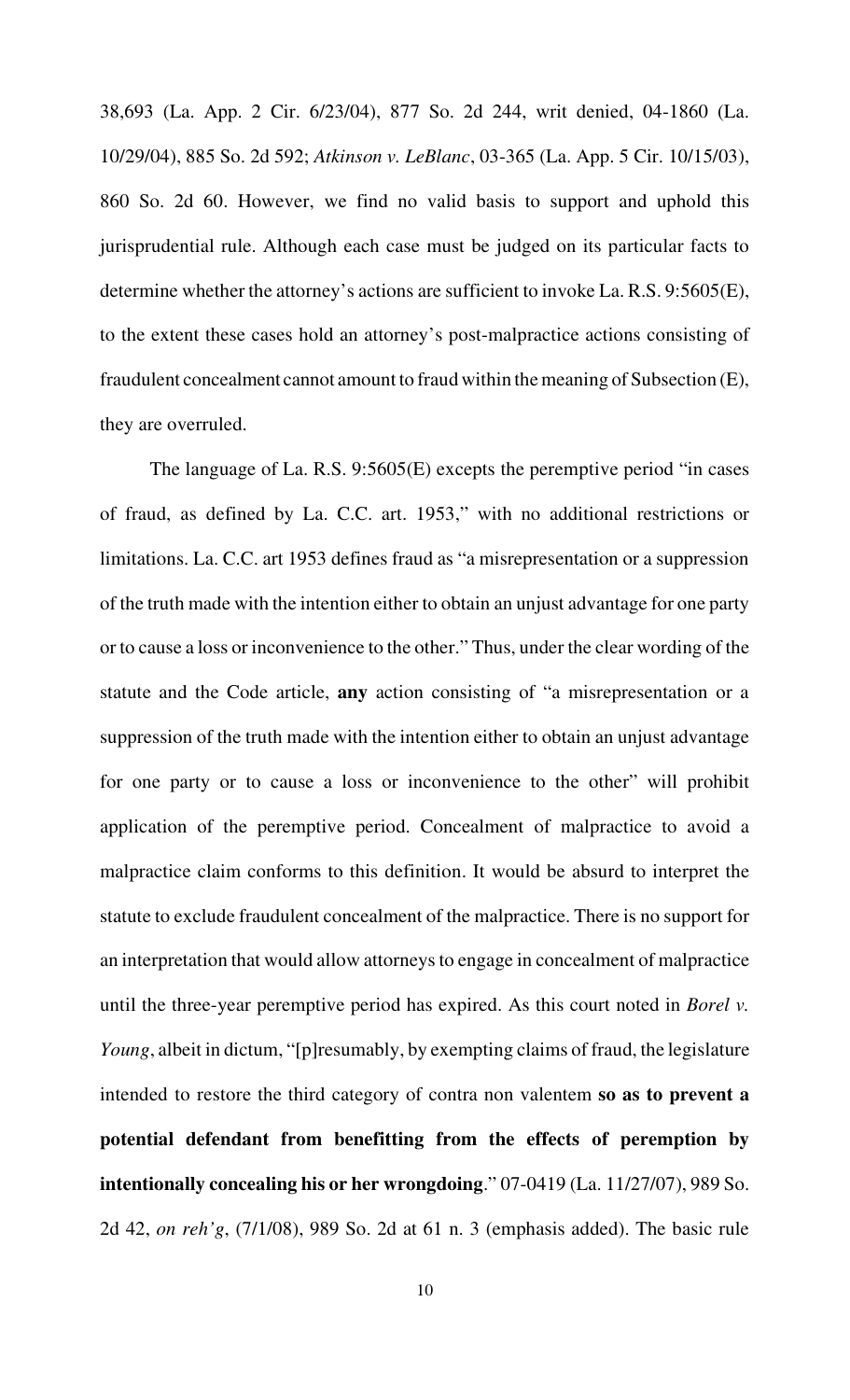governing statutory interpretation is stated in Louisiana Civil Code article 9: "When a law is clear and unambiguous and its application does not lead to absurd consequences, the law shall be applied as written and no further interpretation may be made in search of the intent of the legislature." Applying the clear and unambiguous language of the statute, we hold allegations of misrepresentation, suppression or concealment of malpractice can constitute fraud within the meaning of La. R.S. 9:5605(E). Thus, the lower courts correctly considered Ms. Lomont's allegations of post-malpractice concealment in determining whether the fraud exception in La. R.S. 9:5605(E) should be applied.

#### **Factual Finding of Fraud**

We now examine whether Ms. Myer-Bennett's conduct constituted fraud. Fraud is defined as "a misrepresentation or a suppression of the truth made with the intention either to obtain an unjust advantage for one party or to cause a loss or inconvenience to the other" and can result from silence or inaction. La. C.C. art. 1953. To find fraud from silence, there must be a duty to speak. *Greene v. Gulf Coast Bank*, 593 So. 2d 630, 632 (La. 1992). "Louisiana law recognizes that the refusal to speak, in the face of an obligation to do so, is not merely unfair but is fraudulent." *Bunge Corporation v. GATX Corporation*, 557 So. 2d 1376, 1383 (La. 1990). There are two elements necessary to prove legal fraud: an intent to defraud and a resulting damage. *Anderson v. Moreno's Air Conditioning, Inc*., 14-27 (La. App. 3 Cir. 6/4/14) 140 So. 3d 841, 852, *writ denied*, 14-1392 (La. 10/3/14), 149 So. 3d 800; *Shields v. Parish of Jefferson*, 13-481 (La. App. 5 Cir. 12/27/13), 131 So. 3d 1048, 1052; *Mooers v. Sosa*, 01-286 (La. App. 5 Cir. 9/25/01), 798 So. 2d 200, 207; *Williamson v. Haynes Best Western of Alexandria*, 95-1725 (La. App. 4 Cir. 1/29/97), 688 So. 2d 1201, 1239, *writ denied*, 97-1145 (La. 6/20/97), 695 So. 2d 1355; *First Downtown Dev. v. Cimochowski*, 613 So. 2d 671, 677 (La. App. 2 Cir. 1993), *writ denied*, 615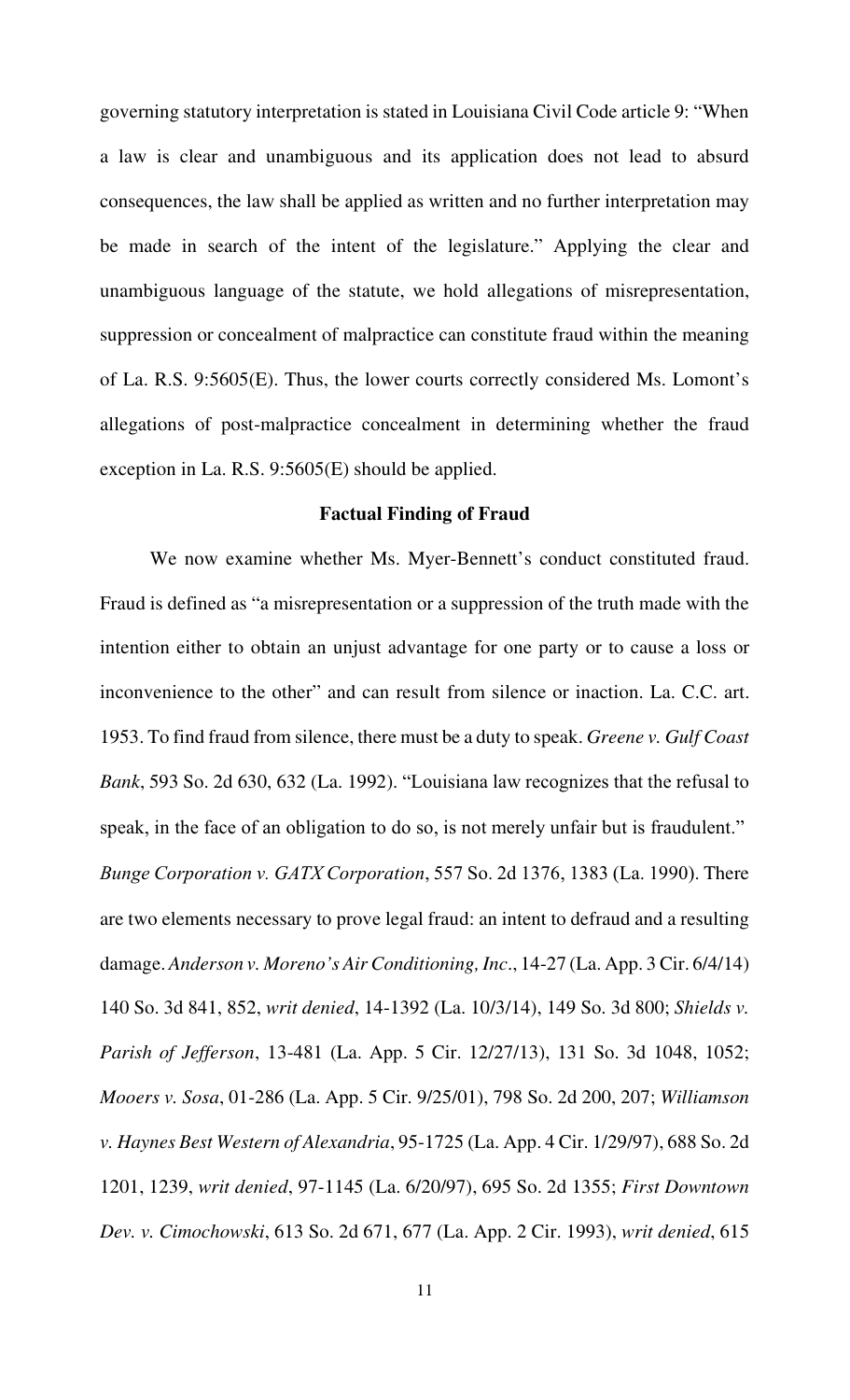So. 2d 340 (La. 1993). Fraud need only be proven by a preponderance of the evidence and may be established by circumstantial evidence. La. C.C. art. 1957; *Shelton v. Standard/700 Associates*, 01-0587 (La. 10/16/01), 798 So. 2d 60, 64. Circumstantial evidence, including highly suspicious facts and circumstances, may be considered in determining whether fraud has been committed. *See Sun Drilling Products Corp. v. Rayborn*, 00-1884 (La. App. 4 Cir. 10/3/01), 798 So. 2d 1141, 1153, *writ denied*, 01-2939 (La. 1/25/02), 807 So. 2d 840; *Williamson*, 688 So. 2d at 1239; Comment (b), La. C.C. art. 1957.

Because Ms. Myer-Bennett had the burden of proving Ms. Lomont's claim is perempted, Ms. Myer-Bennett necessarily had the burden of proving she did not commit fraud as alleged by Ms. Lomont. At the evidentiary hearing on the exception of peremption, the district court heard testimony from Ms. Myer-Bennett and Ms. Lomont. Ms. Myer-Bennett's relevant testimony is summarized below:

- Ms. Myer-Bennett has been a practicing attorney since 1994.
- Ms. Myer-Bennett has known Ms. Lomont since childhood. And, Ms. Lomont has worked as an assistant for Ms. Myer-Bennett's dentist for twenty-five years, so they have maintained a casual friendship.
- Ms. Lomont called her in September 2010 advising she was trying to refinance her home but the finance company could not find the community property partition in the mortgage and conveyance records. Ms. Myer-Bennett assured Ms. Lomont it was filed because that is her standard operating procedure. However, when Ms. Myer-Bennett looked at her records, she realized she had not filed it.
- Ms. Myer-Bennett admitted she committed malpractice by not recording the community property settlement agreement in a timely fashion.
- Ms. Myer-Bennett testified she first realized she committed malpractice after the September 2010 call from Ms. Lomont when she checked her records and realized the community property settlement was not filed. She did not discuss malpractice with Ms. Lomont at that time because no one was aware of the lien, so Ms. Myer-Bennett did not think the failure to file the agreement had any negative effect.
- Ms. Lomont called her in December 2010 and advised the finance company found a lien on the property. During this conversation Ms. Myer-Bennett did discuss malpractice because an issue now existed. Ms. Myer-Bennett admitted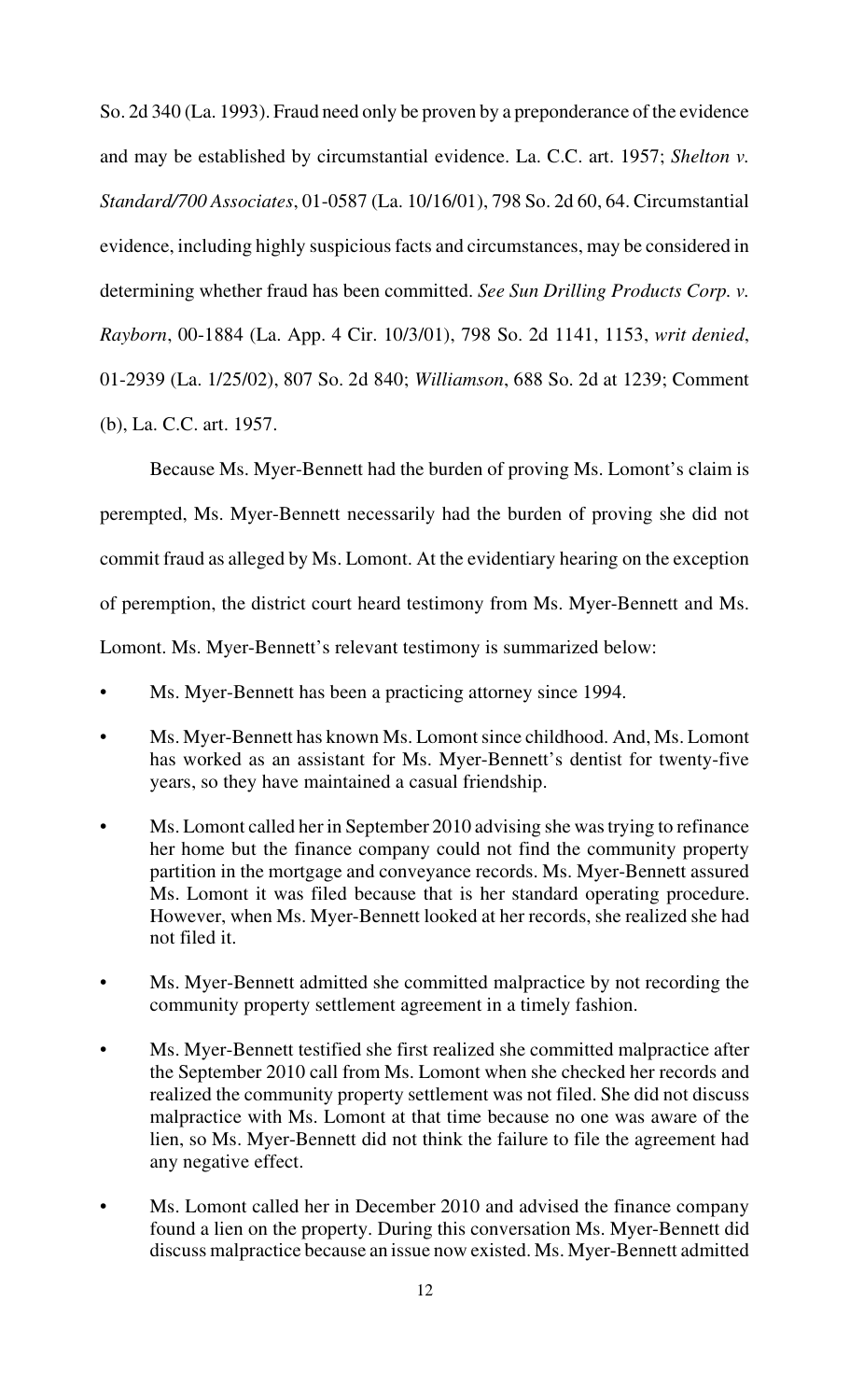to Ms. Lomont it was her fault and she committed malpractice. Ms. Myer-Bennett told Ms. Lomont she had several options - hire another attorney and sue Ms. Myer-Bennett for malpractice; and/or sue John Lomont for indemnification; or allow Ms. Myer-Bennett to negotiate with Citibank. Ms. Myer-Bennett basically wanted to "fix the problem she had caused."

- Ms. Lomont immediately responded she did not want to sue for malpractice and she did not want to hire another attorney; Ms. Lomont wanted her to fix the problem. Ms. Myer-Bennett did not follow-up this conversation with a written letter to Ms. Lomont confirming she was advised about the malpractice and her right to obtain another lawyer.
- Ms. Myer-Bennett sent an internal email to herself on December 9, 2010, which she claims documents this conversation. The email was sent from Ms. Myer-Bennett to "greedymyer@yahoo.com," an account Ms. Myer-Bennett keeps for billing purposes. Ms. Myer-Bennett testified whenever she does work on a case, she sends herself an email to this particular Yahoo account so she can keep track of the work for billing purposes.<sup>6</sup>
- Ms. Myer-Bennett proceeded to try to "fix the problem." She first tried to negotiate with Citibank. She exchanged emails with Citibank's attorney and they discussed settlement on the phone several times. Citibank also requested a hardship statement and financial statement from Ms. Lomont. Although Citibank seemed receptive for a while, they were never able to reach a settlement. After negotiation with Citibank failed, the Lomonts contemplated bankruptcy and met with a bankruptcy lawyer, but they decided not to pursue that course of action.
- Ms. Myer-Bennett next planned to file suit against John Lomont based on the indemnification provision in the community property settlement agreement. She prepared a draft of a lawsuit, and had several conversations with Ms. Lomont about the lawsuit. At one point it appeared John Lomont was going to accept service and consent to the judgment.
- Ms. Myer-Bennett did not remember calling Ms. Lomont or asking her law clerk, Megan, to call Ms. Lomont into the office to sign the lawsuit. She did recall Ms. Lomont coming to her office and showing Ms. Lomont the draft of a lawsuit. However, the lawsuit was not complete and she never asked Ms. Lomont to sign an affidavit or verification because her practice is not to have clients sign a verification until the lawsuit is complete and she gets full approval.
- Ms. Myer-Bennett never told Ms. Lomont she had filed the lawsuit against John Lomont or Citibank.
- When questioned why her office sought information about John Lomont's

 $6$  A copy of the email was admitted into evidence. A dispute has arisen in this court regarding whether some of the email content was added at a later date. The issue was not raised in the district court. Ms. Lomont was not copied on the original email and there was no testimony or computer forensic evidence submitted at the hearing regarding the validity of the contents of the email. Thus, we decline to directly address this argument because no findings were made by the lower courts.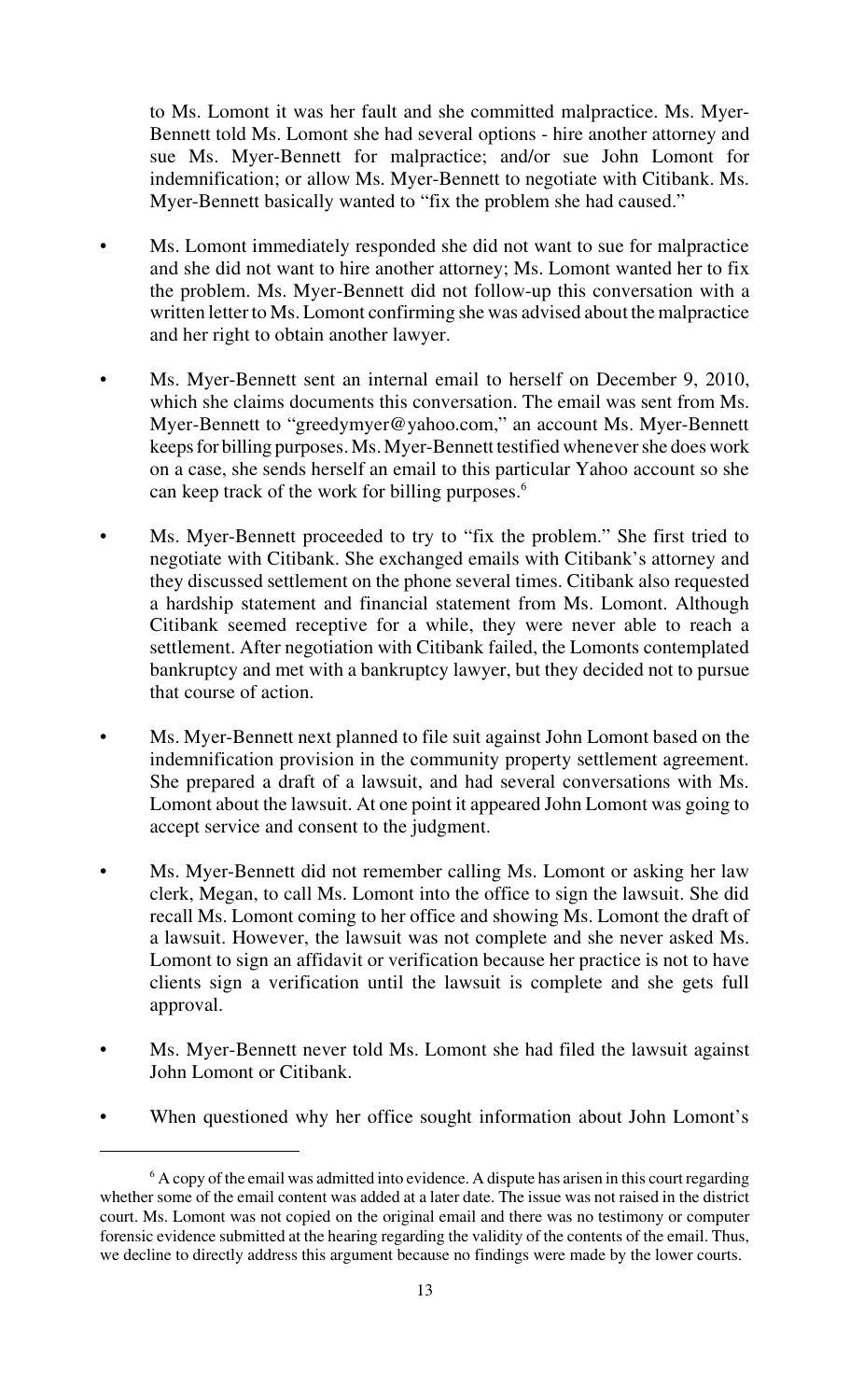address for service when suit was never filed, Ms. Myer-Bennett testified service on John Lomont was an "ongoing thing." Ms. Myer-Bennett explained she first needed an address in general for the lawsuit because there was some discrepancy about which address to use. She further explained John Lomont had agreed to accept service at one point and he did not want to be served. Although there was a lot of "back and forth," they were unable to get John Lomont to commit to do that.

- Ms. Myer-Bennett never sent a letter to Ms. Lomont advising her of the status of that proposed lawsuit.
- Ms. Myer-Bennett was unable to produce a copy of the draft lawsuit.
- Ms. Myer-Bennett did not file the lawsuit because she met with her exhusband, attorney Jeff Bennett, for advice on how to proceed and was advised by him that she could not pursue the matter because she had a non-waivable conflict of interest.
- Ms. Myer-Bennett testified she was not aware she had a conflict of interest in continuing to represent Ms. Lomont until she spoke with Jeff Bennett.
- In March 2012, following her meeting with Jeff Bennett, Ms. Myer-Bennett either called or texted Ms. Lomont about the conflict and asked her to come to the office to discuss the issue. There was no mention of malpractice at this meeting because Ms. Lomont had made clear in December 2010 she did not want to pursue a legal malpractice action.
- Following this meeting, Ms. Myer-Bennett sent a letter to Ms. Lomont dated April 2, 2012, confirming the conversation.
- Ms. Myer-Bennett included with the letter a list of attorneys who could help Ms. Lomont "get the lien removed."
- The April 2, 2012, letter was the only document Ms. Myer-Bennett ever wrote to Ms. Lomont. All other communication was via telephone or text messaging.
- In response to questions regarding the validity of any lawsuit against Mr. Lomont or Citibank, Ms. Myer-Bennett still believed at the time of the hearing a lawsuit against Mr. Lomont would be successful. It would require obtaining a judgment against Mr. Lomont and Mr. Lomont paying off the amount of the lien. She did not think the lien could be removed solely by suing Citibank. She did not tell Ms. Lomont she had no claim against Citibank because she was not sure at the time.

Ms. Lomont's relevant testimony at the evidentiary hearing is summarized below:

- Ms. Lomont discovered the lien on her property on December 9, 2010, when she was advised by the bank that her refinance loan could not be approved because of the lien.
- Ms. Lomont spoke with Ms. Myer-Bennett about the lien, but denies Ms. Myer-Bennett stated she committed malpractice.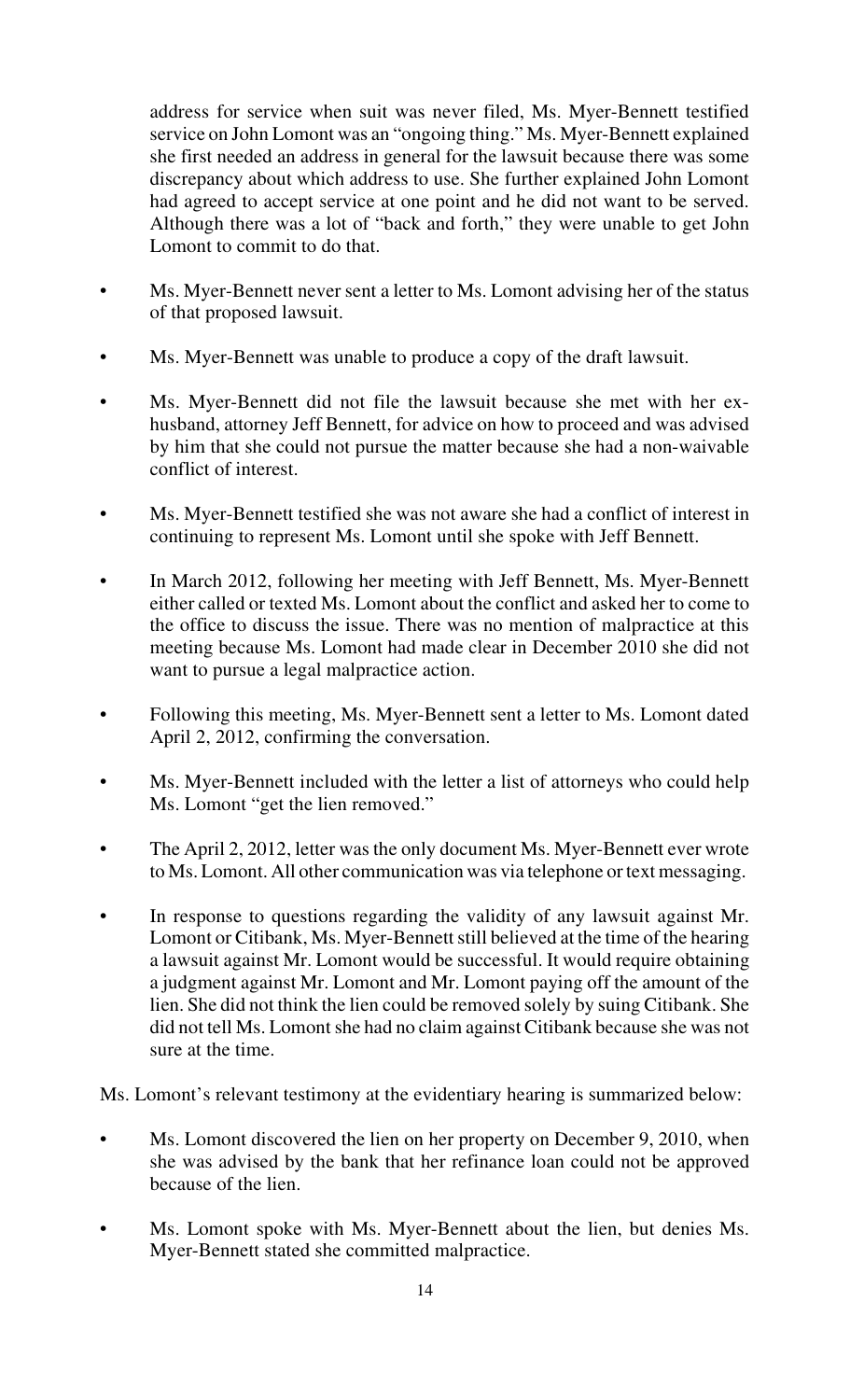- Ms. Myer-Bennett never advised Ms. Lomont of her rights regarding a legal malpractice claim against Ms. Myer-Bennett.
- Ms. Myer-Bennett advised she did not timely file the settlement agreement and would try to get the lien removed. Ms. Myer-Bennett said it was something she could take care of and Ms. Lomont had no reason to doubt it.
- Ms. Myer-Bennett called her to come to the office on June 20, 2011, at which time she advised Ms. Lomont she had drawn up a lawsuit against John Lomont and Citibank. The purpose of that meeting was for Ms. Lomont to sign the lawsuit.
- Ms. Lomont communicated back and forth with Ms. Myer-Bennett's law clerk, Megan, about service on John Lomont. Ms. Lomont was told they were having trouble serving John Lomont and they were looking into hiring a private detective to obtain service.
- Ms. Lomont received the April 2, 2012, letter from Ms. Myer-Bennett with an attached list of attorneys. This is the only letter she has ever received from Ms. Myer-Bennett.
- Ms. Lomont met with one of the suggested attorneys, Debra Kesler, on June 28, 2012. At that time, Ms. Lomont learned that a lawsuit was never filed against John Lomont or Citibank. Prior to that time she believed Ms. Myer-Bennett had filed the lawsuits and was proceeding to remove the lien.
- Ms. Lomont further learned from Ms. Kesler the judgment could not be removed by a lawsuit against John Lomont and Citibank, and the only course of action was a malpractice lawsuit against Ms. Myer-Bennett. This was the first time Ms. Lomont had any idea she had a claim against Ms. Myer-Bennett and she was "shocked."

After considering the testimony and other evidence, the district court found Ms.

Myer-Bennett's actions did not amount to fraud. The court reasoned:

In her testimony, Ms. Myer-Bennett stated that as soon as she realized she had made a mistake, she advised Ms. Lomont that she could retain an attorney to sue her. She also advised her that she could try to remove the lien by suing Citibank and Mr. Lomont. While Ms. Lomont argues that this was all an effort to trick her into allowing the peremptive period to pass, this court finds that this was not the case. Instead, this court is inclined to believe that Ms. Myer-Bennett was honestly trying to fix a mistake that she had caused. As a result, this court cannot find that her actions amounted to fraud, because Ms. Myer-Bennett did not have the requisite intent of Civil Code Article 1953.

We are cognizant our review of the district court's finding on this issue is

subject to the manifest error standard of review. *Rando*, 16 So. 3d at 1082; *see also*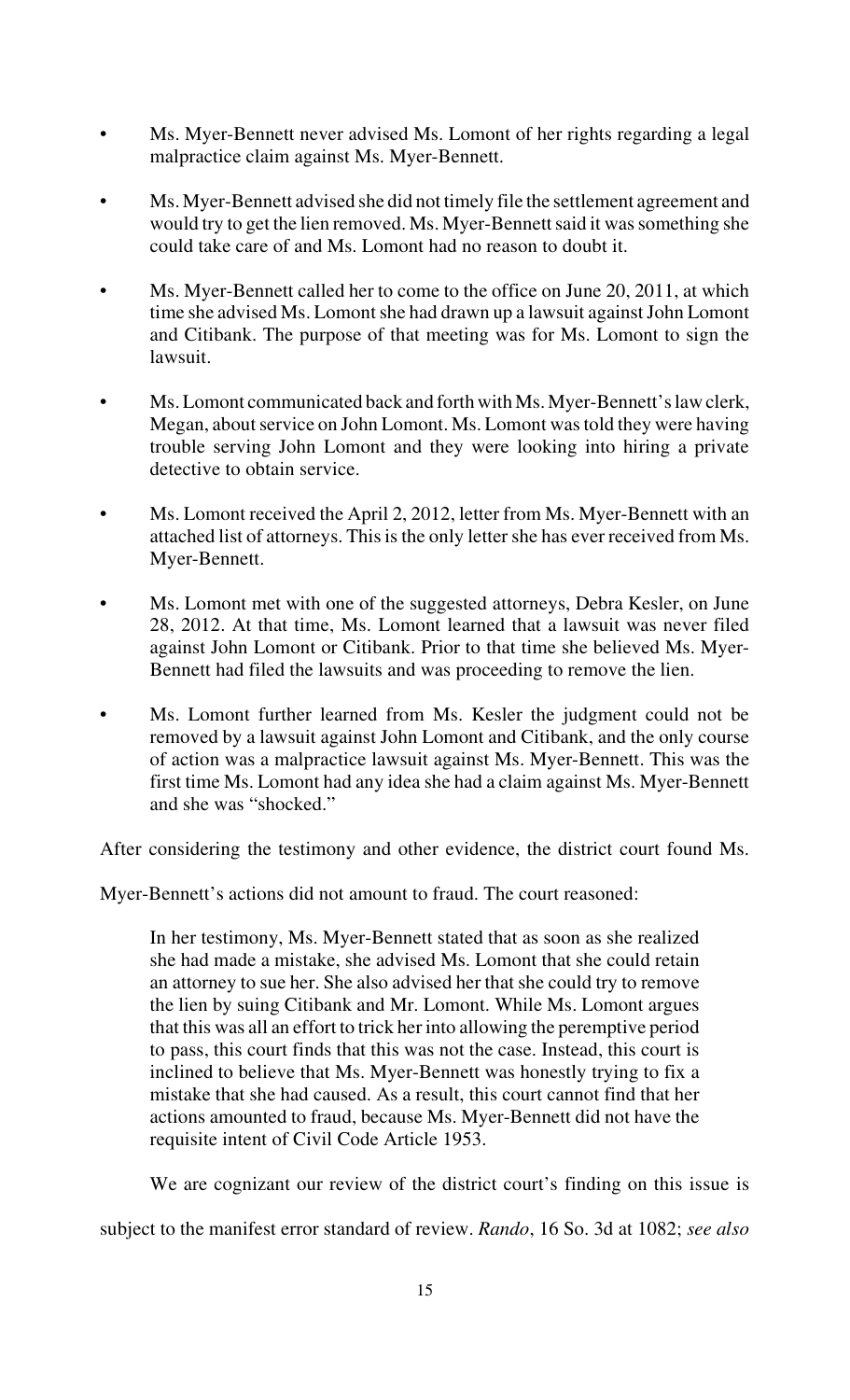*Lovell v. Blazer Boats Inc*., 11-1666 (La. App. 1 Cir. 10/24/12), 104 So. 3d 549, 558; *Joyner v. Liprie*, 44,852 (La. App. 2 Cir. 1/29/10), 33 So. 3d 242, 253, *writ denied*, 10-0723 (La. 9/17/10), 45 So. 3d 1043. As a reviewing court, we cannot merely review the record for some evidence that supports the lower court's findings. *Read v. Willwoods Cmty*., 14-1475, \*3 (La. 3/17/15), *–* So. 3d –; *Stobart v. State through Dept. of Transp. and Development*, 617 So. 2d 880, 882 (La. 1993). Rather, we must review the entire record and determine whether the district court's finding was clearly wrong or manifestly erroneous. *Id*. Under the manifest error standard, in order to reverse a trial court's determination of a fact, an appellate court must review the record in its entirety and (1) find that a reasonable factual basis does not exist for the finding, and (2) further determine that the record establishes that the fact finder is clearly wrong or manifestly erroneous. *Bonin v. Ferrellgas*, 03-3024 (La. 7/2/04), 877 So. 2d 89, 94–95; *Stobart*, 617 So. 2d at 882.

Much of the testimony of Ms. Myer-Bennett and Ms. Lomont is contradictory. We recognize credibility determinations are within the district court's discretion and should not be disturbed upon review where conflict exists in the testimony absent a determination that the district court abused its discretion. *Folse v. Folse*, 98-1976 (La. 6/29/99), 738 So. 2d 1040, 1048-49; *Stobart*, 617 So. 2d at 882. However, "where documents or objective evidence so contradict the witness's story, or the story itself is so internally inconsistent or implausible on its face, that a reasonable factfinder would not credit the witness's story, the court of appeal may find manifest error or clear wrongness *even in a finding purportedly based upon a credibility determination*." *Stobart*, 617 So. 2d at 882 (emphasis added). Thus, although we are required to operate under a high standard of review, we are not "required to rubberstamp with approval any and all factual determinations by the trial court." A. Tate, *"Manifest Error"-Further observations on appellate review of facts in*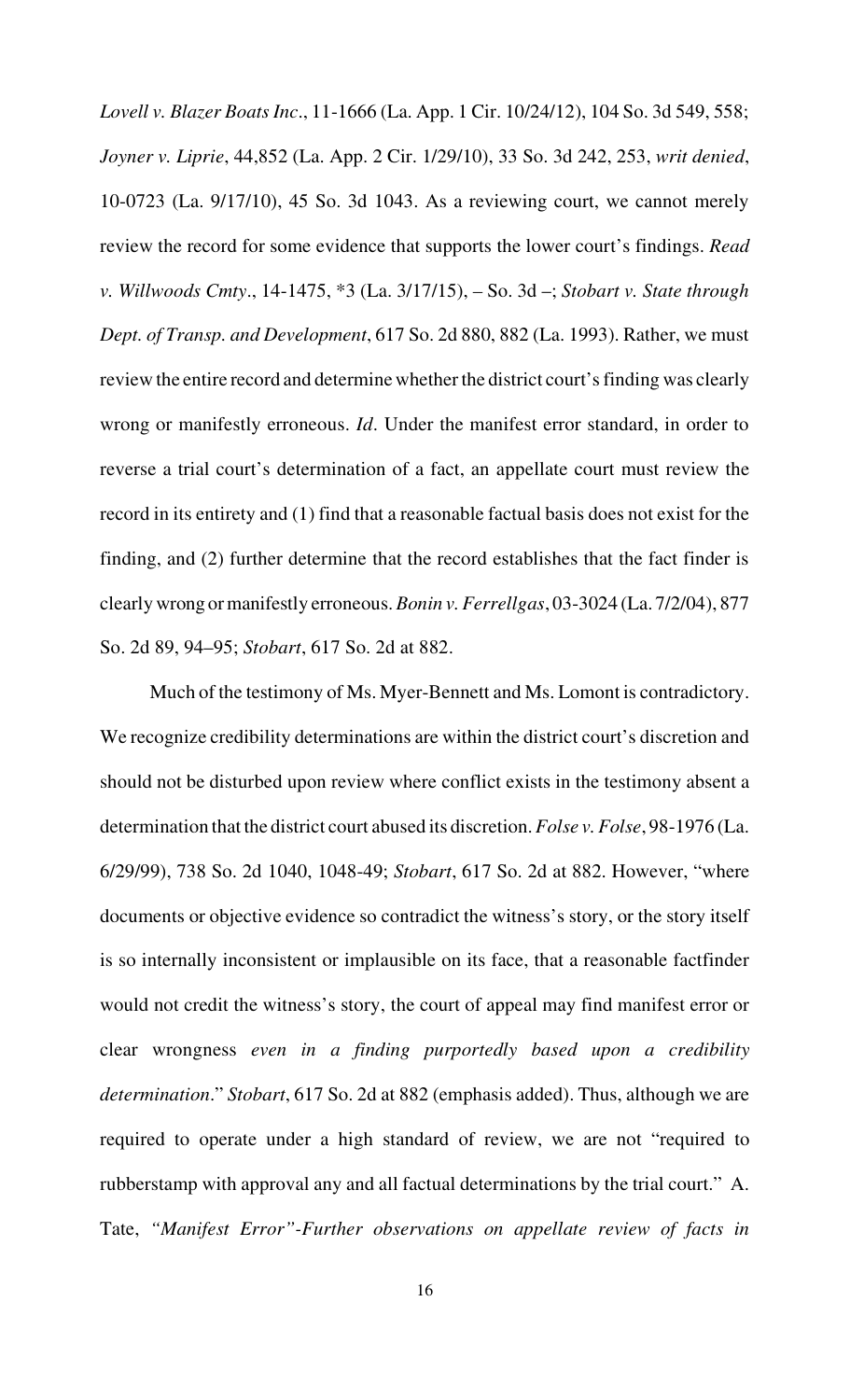*Louisiana civil cases*, 22 La. L.Rev. 605, 611 (1962). Our review of the entire record compels us to conclude no reasonable factual basis exists on which the district court could have concluded Ms. Myer-Bennett's actions were not fraudulent. We find Ms. Myer-Bennett's story so implausible that it was clearly wrong for the district court to give it credit.

An attorney has an affirmative duty under Rule 1.4 of the Rules of Professional Conduct to "keep his client reasonably informed about the status of the matter" and "give the client sufficient information to participate intelligently in decisions concerning the objectives of the representation and the means by which there are to be pursued." The record is devoid of proof that Ms. Myer-Bennett fulfilled her "duty to speak" under Rule 1.4. Ms. Myer-Bennett worked as an attorney for more than fifteen years at the time of the malpractice. To accept Ms. Myer-Bennett's story, we would first have to believe an attorney with considerable legal experience would admit to the client she committed malpractice, advise the client of her right to obtain independent counsel to pursue a malpractice claim, and accept the client's decision not to pursue a malpractice claim without confirming any of these details in writing or providing written documentation to her file. Moreover, fifteen months passed between Ms. Myer-Bennett's realization she committed malpractice and when Ms. Myer-Bennett discontinued her representation of Ms. Lomont. Ms. Myer-Bennett claims she worked during this period of time to "fix the problem," yet she failed to produce any evidence of this alleged work. Notably, this alleged work included extended negotiations and dealings with counsel for Citibank, but Ms. Myer-Bennett did not produce any letters or other documents as evidence of these negotiations. Ms. Myer-Bennett would also have us believe she worked on drafting a lawsuit against John Lomont over this course of time, encountering repeated issues relative to service of process on Mr. Lomont, yet Ms. Myer-Bennett could not produce a copy of the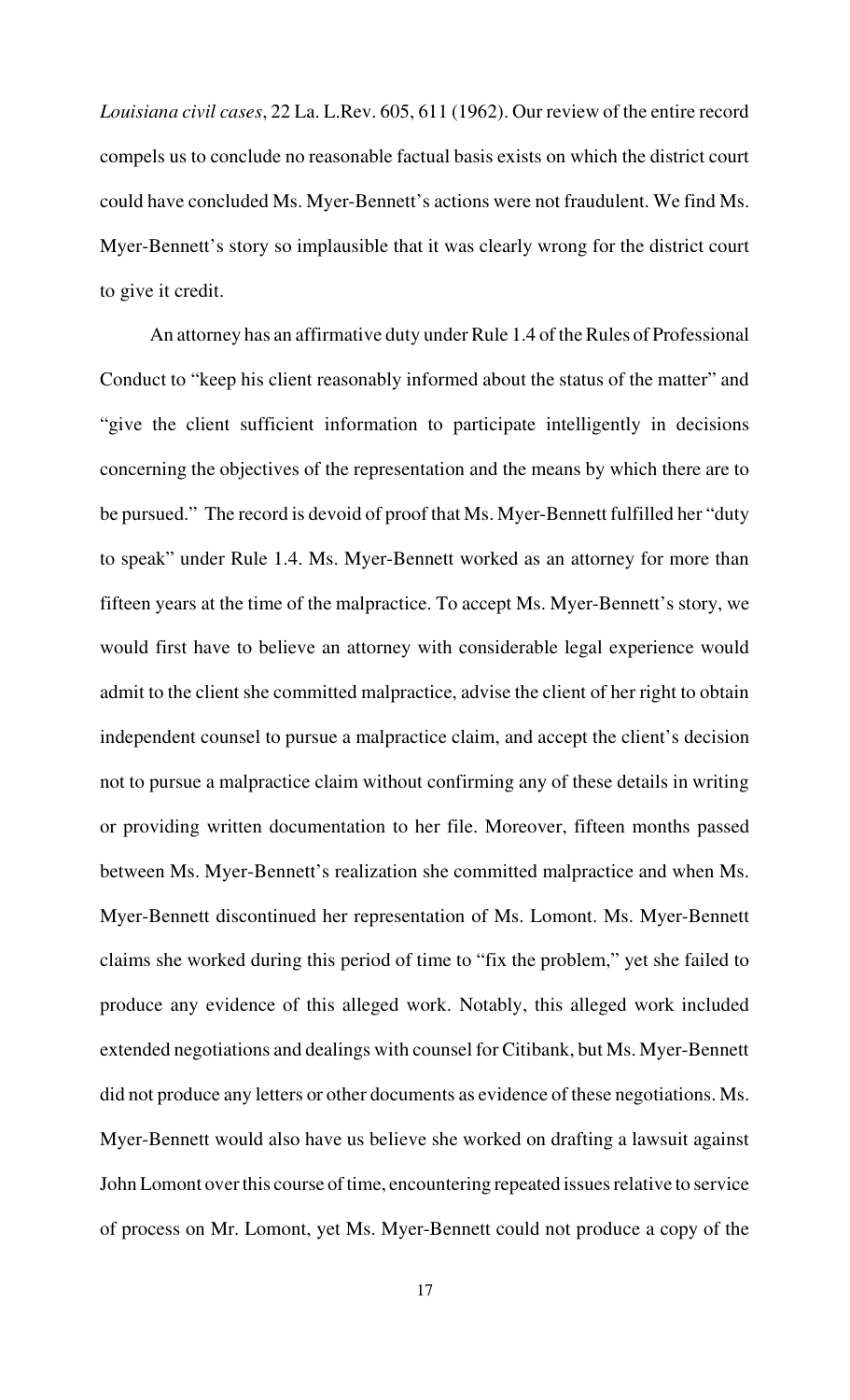draft lawsuit, nor does the record contain documentation of the service complications. Thus, although Ms. Myer-Bennett attempts to justify her actions and continued representation of Ms. Lomont by claiming a lawsuit against John Lomont could "fix the problem" and claiming she worked on fixing the problem during the time she continued to represent Ms. Lomont because Ms. Lomont chose not to pursue a legal malpractice claim, there is a complete lack of evidence to support any of her claims. The only documentation Ms. Myer-Bennett submitted was a single email sent to herself on December 9, 2010, purportedly confirming a conversation wherein Ms. Lomont was advised of the malpractice and declined to pursue a malpractice action. We find this email entirely self-serving. The email admittedly was sent by Ms. Myer-Bennett only to herself, with no confirmation of the alleged conversation was sent to Ms. Lomont or documented in her file. Although the purpose of sending the email to herself was purportedly to document work done on the file, Ms. Myer-Bennett produced no evidence of other emails to herself documenting any work done on behalf of Ms. Lomont. The fact that this is the only written documentation of her actions is self-serving and suspect.

Finally, we find it incredible that Ms. Myer-Bennett would claim she was completely unaware of the conflict of interest during these fifteen months but, conveniently, learned of the unwaivable conflict shortly after the three-year peremptive period had expired. Ms. Myer-Bennett then took immediate steps to advise Ms. Lomont *in writing* of the unwaivable conflict, suggest a list of attorneys as independent counsel, and discontinue representation.

Specific intent to deceive is a necessary element of fraud, and fraud cannot be based on mistake or negligence, regardless how great. *Sanga v. Perdomo*, 14-609, \*6 (La. App. 5 Cir. 12/30/14), — So. 3d —; *Terrebonne Concrete, LLC v. CEC Enterprises, LLC*, 11-0072 (La. App. 1 Cir. 8/17/11), 76 So. 3d 502, 509, *writ denied*,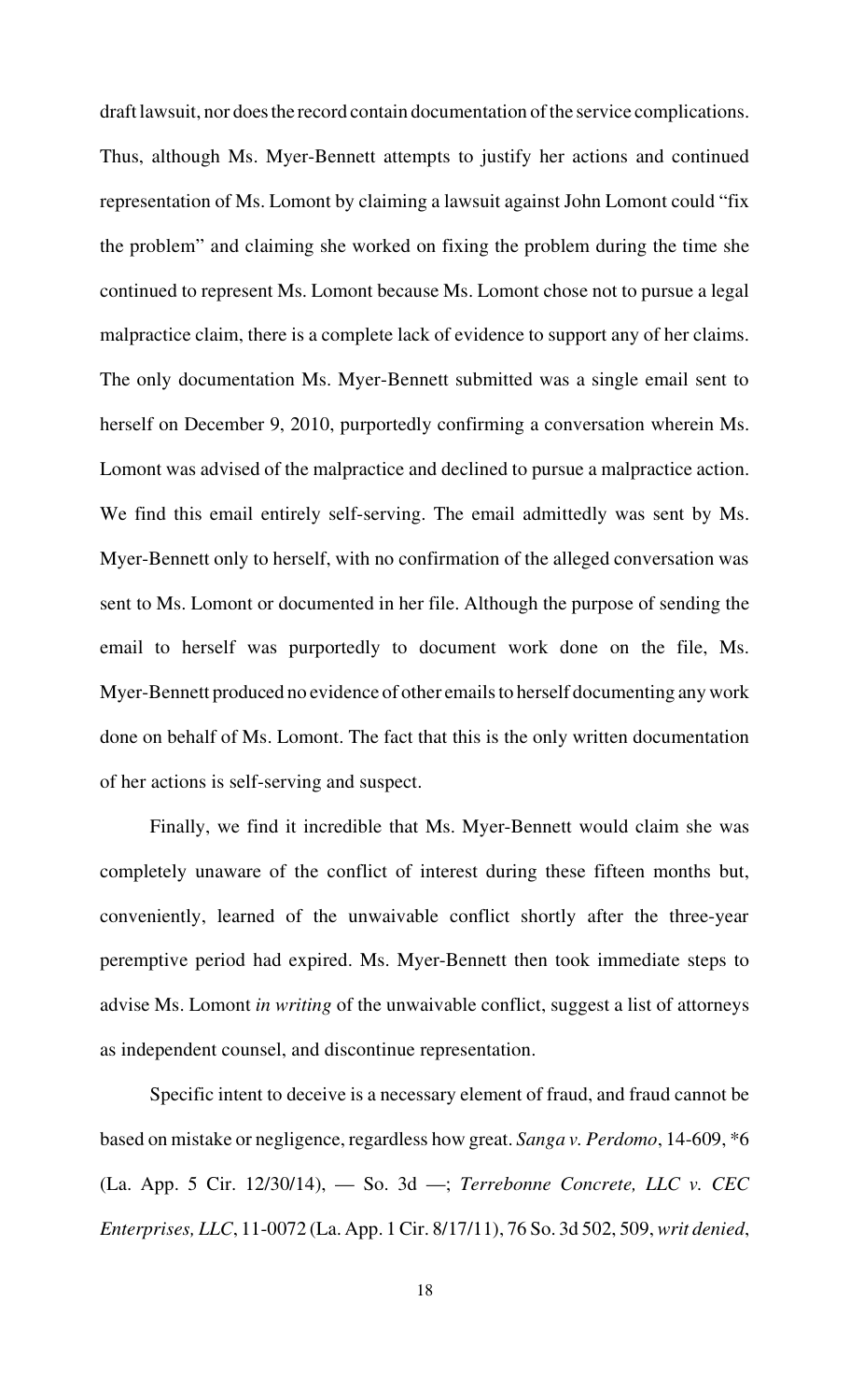11-2021 (La. 11/18/11) 75 So. 3d 464. In considering fraud, we focus on Ms. Myer-Bennett's conduct and consider whether her misrepresentations were deliberate and "knowing" and whether evidence of the misrepresentations was concealed. *See, e.g.*, *Stutts v. Melton*, 13-0557 (La. 10/15/13), 130 So. 3d 808, 814 (wherein this court affirmed a finding of fraud as defined by La. C.C. art. 1953 against the builder of a house who made a knowing misrepresentation that the roof was free from defects, and then covered up evidence of the defect). *See also Ducote v. Perry's Auto World, Inc*., 98-1972 (La. App. 1 Cir. 11/5/99), 745 So. 2d 229, 231 (wherein the court affirmed a finding of fraud under La. C.C. art. 1953 against a car dealership where the dealer had knowledge of a defective carburetor, but told the buyer the car was "in good working condition"). Considering the facts and circumstances of this case, there is no other plausible explanation for Ms. Myer-Bennett's actions other than she intended to defraud Ms. Lomont by lulling her into inaction. It is the total absence of evidence in the record which compels our decision. Under the facts of this case, we do not find Ms. Myer-Bennett satisfied her burden of proof by her self-serving testimony alone. Ms. Myer-Bennett deliberately hid the truth regarding her ability to have the Citibank lien removed by giving Ms. Lomont assurances that lawsuits were filed and proceeding. Ms. Myer-Bennett waited until the peremptive period for legal malpractice had presumably expired before disclosing the unwaivable conflict of interest and discontinuing her representation of Ms. Lomont. To her detriment, unaware she should have pursued a legal malpractice claim against Ms. Myer-Bennett, Ms. Lomont believed lawsuits against John Lomont and/or Citibank were filed and would successfully remove the lien. Ms. Myer-Bennett's actions demonstrate her intent to deceive Ms. Lomont thereby gaining an advantage by avoiding a malpractice suit. Thus, Ms. Myer-Bennett's actions fit squarely within the definition of fraud in La. C.C. art. 1953.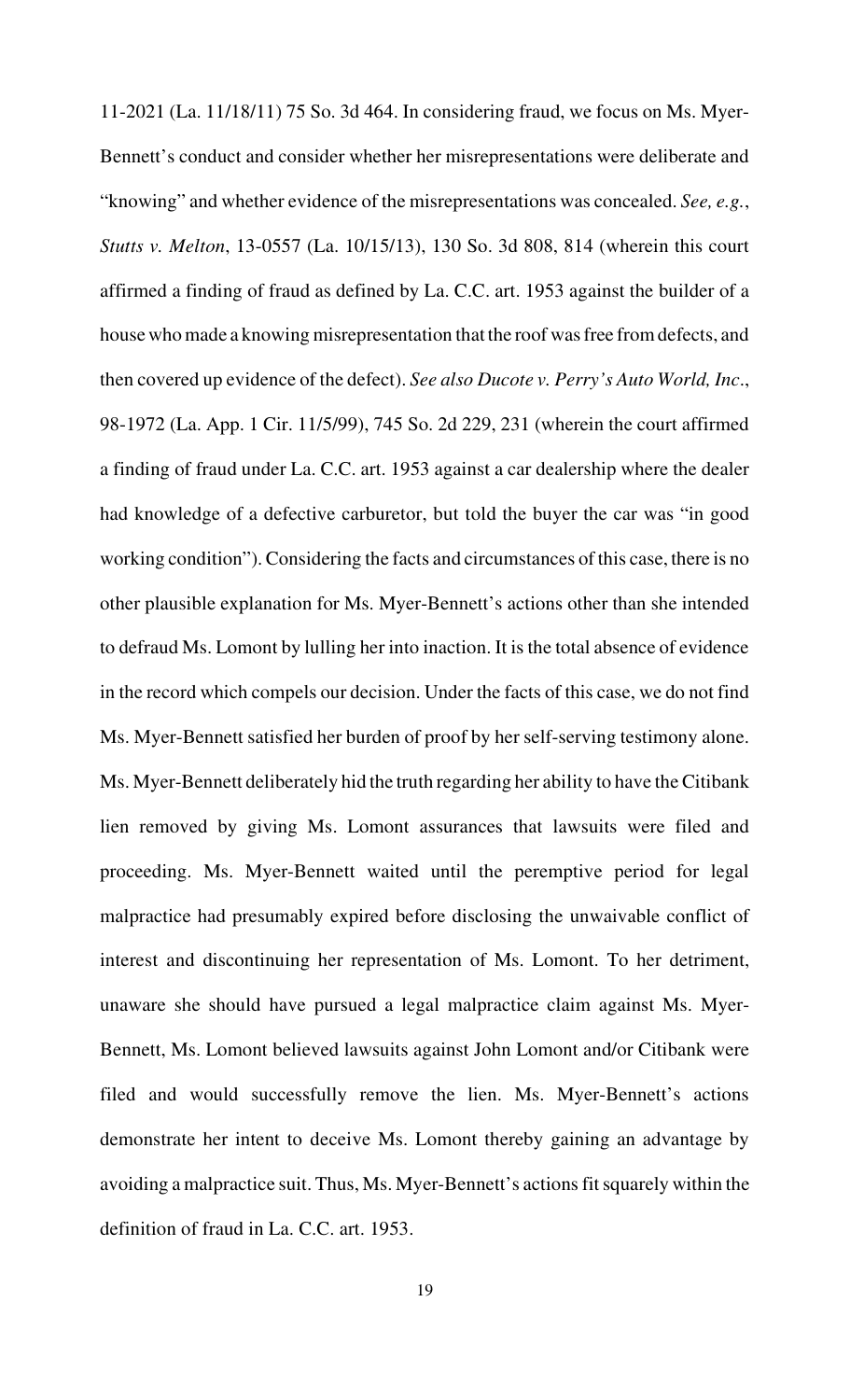### **Time Limitation in Legal Malpractice cases when La. R.S. 9:5605(E) Applies**

Having established Ms. Myer-Bennett committed fraud within the meaning of La. R.S. 9:5605(E), we must still determine whether Ms. Lomont's suit was timely filed. La. R.S. 9:5605(E) instructs in cases of fraud "the peremptive period provided in Subsection A of this Section shall not apply." Most of our appellate courts have held the fraud exception in Subsection (E) applies only to the three-year peremptive period, and legal malpractice plaintiffs are still required to file suit within one year of discovery of the fraud under Subsection (A). *See*, *e.g*., *Zeno v. Alex*, 11-1240 (La. App. 3 Cir. 4/4/12), 89 So. 3d 1223, 1226 ("Subsection (E) of the statute provides that the three-year peremptive period of Subsection (A) does not apply in cases of fraud, but the one-year peremptive period, from the date of the discovery of the fraud, does apply."); *Orea v. Bryant*, 43,229 (La. App. 2 Cir. 4/2/08), 979 So. 2d 687, 690 ("There is not a hard and fast three-year limit on bringing the action for fraud, but there is a requirement that the action for fraud be brought within one year of discovery of the allegedly fraudulent acts."); *Granger v. Middleton*, 06-1351 (La. App. 3 Cir. 2/7/07), 948 So. 2d 1272, 1275, *writ denied*, 07-0506 (La. 4/27/07) 955 So. 2d 692 ("La. R.S. 9:5605(E) lifts the three year peremptive period, giving the claimant one year from the date of the discovery of the actions which allegedly constituted malpractice."); *Dauterive Contractors, Inc. v. Landry and Watkins*, 01- 1112 (La. App. 3 Cir. 3/13/02), 811 So. 2d 1242, 1251 ("In cases of fraud, the 'peremptive period' referenced in La. R.S. 9:5605(E) refers to the three-year peremptive period only. Therefore, if fraud is proven, the three-year peremptive period will be inapplicable. The presence of fraud notwithstanding, however, the one-year peremptive period is always applicable, and the malpractice action must still be brought within one year of the alleged act or within one year from the date that the alleged act is discovered or should have been discovered."); *Broussard v. Toce*, 99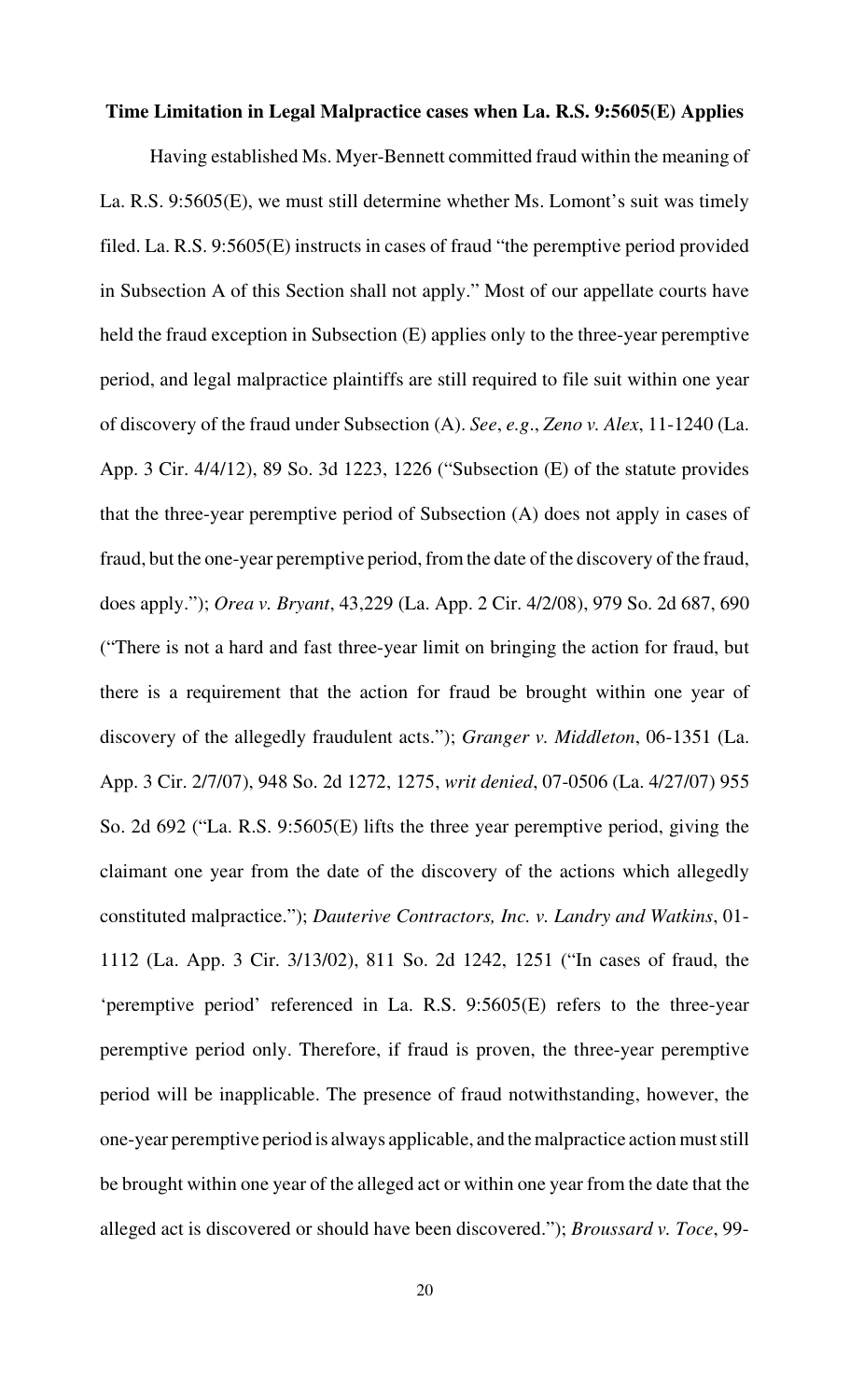555 (La. App. 3 Cir. 10/13/99), 746 So. 2d 659, 662 ("Subsection E of La. R.S. 9:5605 carves out an exception for the three-year peremptive period only"). Yet, at least one court had held "because both the one and three year limitations of La. R.S. 9:5605(A) are peremptive, the fraud exception of La. R.S. 9:5605(E) is applicable to both." *Coffey v. Block*, 99-1221 (La. App. 1 Cir. 6/23/00), 762 So. 2d 1181, 1187, *writ denied*, 00-2226 (La. 10/27/00).

In some cases, the reasoning behind applying the fraud exception solely to the three-year peremptive period appears to be linked to the 1992 amendment to La. R.S. 9:5605. La. R.S. 9:5605 was originally enacted in 1990 "to provide for liberative prescription and for peremption of actions" against attorneys. *See* 1990 La. Acts 683, § 1. Legislative history demonstrates the purpose of the statute was to provide a oneyear prescriptive and three-year peremptive period for legal malpractice claims. *See* Minutes, Civil Law and Procedure Committee, May 29, 1990 (H.B. 1338); Minutes, Senate Committee on Judiciary A, June 26, 1990 (H.B. 1338). The original legislative bill did not include a fraud exception, but during senate committee debate the proposed bill was amended to "state that in the case of fraud, the peremptive period would not apply." *See* Minutes, Senate Committee on Judiciary A, June 26, 1990 (H.B. 1338). Thus, when the fraud exception was added it was only applicable to the three-year period because only the three-year period was peremptive.

However the legislature amended La. R.S. 9:5605 in 1992 to provide, among other things, that both the one-year and three-year periods of limitation in Subsection (A) of the statute are peremptive periods. The provision providing the fraud exception was not changed or amended, and continued to provide the "peremptive period provided in Subsection (A) of this Section shall not apply in cases of fraud." Because the legislature amended the statute to provide more than one peremptive period, but did not change the word "period" in Subsection (E) to "periods," some appellate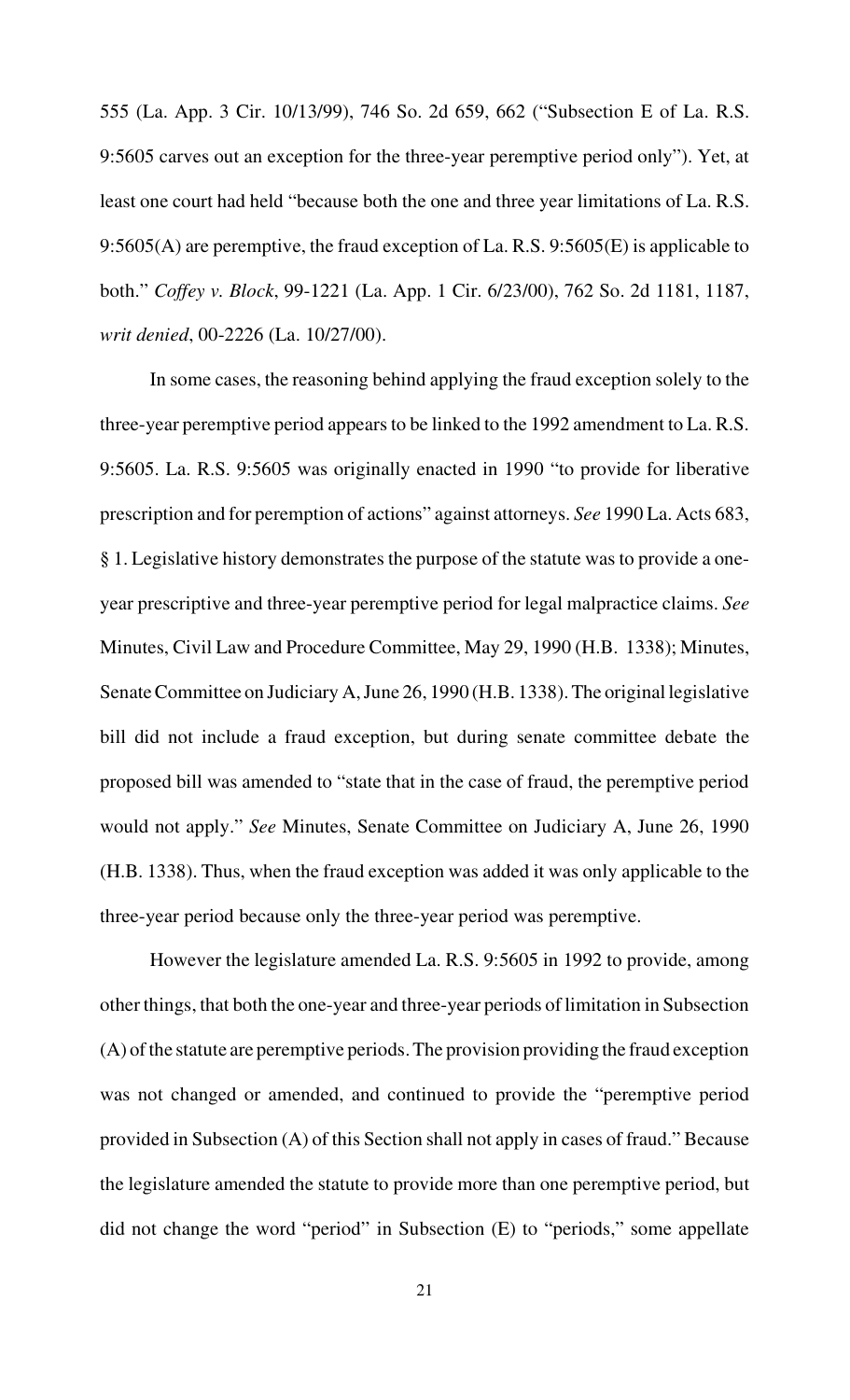courts have interpreted the statute to mean the fraud exception is still only applicable to the original three-year peremptive period. *See Granger*, 948 So. 2d at 1275 (citing *Dauterive Contractors*); *Dauterive Contractors*, 811 So. 2d at 1251; *see also Huffman v. Goodman*, 34,361 (La. App. 2 Cir. 4/4/01), 784 So. 2d 718, 727 (addressing the same issue relative to La. R.S. 9:5606, governing actions against insurance agents); George Denègre, Jr. and Shannon S. Holtzman, *Professional Malpractice Peremption: Clarified Through Adversity*, 59 La. B.J. 176 (2011). We do not find this reasoning persuasive.

Although we agree when La. R.S. 9:5605(E) is applied the legal malpractice claim must be brought within one year of discovery of the fraud, we find it improper to apply the "one-year from discovery" limitation period in Subsection (A). This court has previously recognized La. R.S. 9:5605 provides three peremptive periods: (1) a one-year peremptive period from the date of the act, neglect, or omission; (2) a one-year peremptive period from the date of discovering the act, neglect, or omission; (3) and a three-year peremptive period from the date of the act, neglect, or omission when the malpractice is discovered after the date of the act, neglect, or omission. *Jenkins v. Starns*, 11-1170 (La. 1/24/12), 85 So. 3d 612, 626. Because all of the time periods in La. R.S. 9:5605 are peremptive in nature, the clear wording of Subsection (E) mandates that none of the time periods in the statute can be applied to legal malpractice claims once fraud had been established. After de novo review we interpret the statute to provide that once fraud is established, **no** peremptive period set forth in the statute is applicable.

Having eliminated application of all of the limitation periods in La. R.S. 9:5605, we find it is proper to revert to the limitation period in effect prior to enactment of La. R.S. 9:5605. Our holding in *Bunge, supra*, supports this conclusion. In *Bunge*, this court applied the fraud exception contained in La. R.S. 9:2772(H), the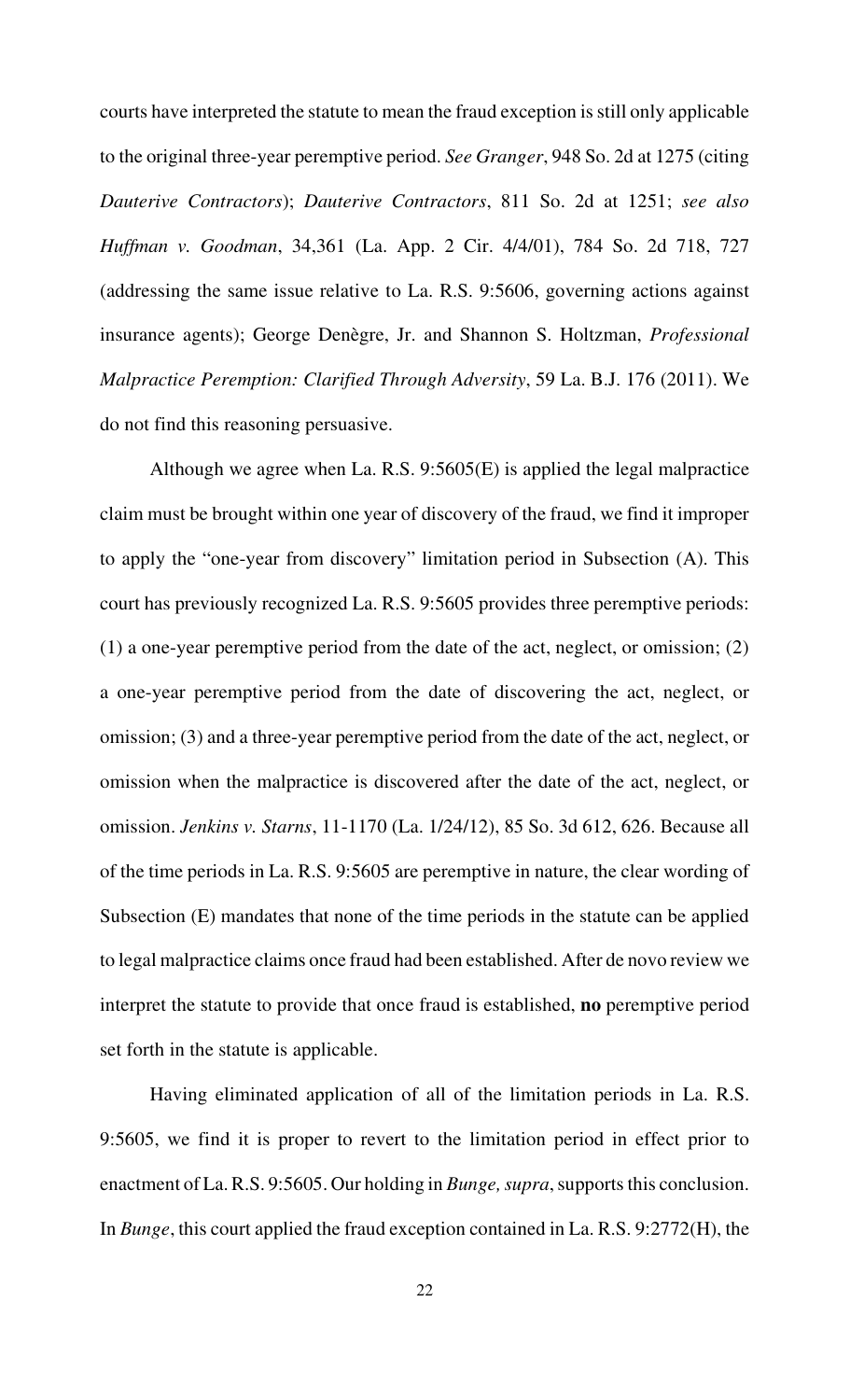statute setting forth the peremptive period for suits against contractors. 557 So. 2d at 1385. Having found the fraud exception applicable, we stated, "[i]f a cause of action is not perempted by the statute, it will be subject to ordinary principles of prescription." *Id.* This court then applied the ordinary one-year prescriptive period in La. C.C. art. 3492. *Id.* at 1385-86.

Before the enactment of La. R.S. 9:5605, an action for legal malpractice was generally considered a delictual action governed by the one-year prescription of La. C.C. art. 3492.<sup>7</sup> In *Braud v. New England Insurance Co.*, 576 So. 2d 466, 468 (La.1991), this court explained:

In the absence of an express warranty of result, a claim for legal malpractice is a delictual action subject to a liberative prescription of one year. La. C.C. Art. 3492 (1983); This prescription commences to run from the day injury or damage is sustained. La. C.C. art. 3492. But there are countervailing factors that may serve to suspend or delay the commencement of prescription. For example, during the attorney's continuous representation of the client regarding the specific subject matter in which the alleged wrongful act or omission occurred, prescription will be suspended. (Internal citations removed).

Thus, we hold in cases where fraud is established pursuant to La. R.S. 9:5605(E), a legal malpractice claim is governed by the one-year prescriptive period set forth in La. C.C. art. 3492.

## **Application of the Prescriptive Period**

Although La. C.C. art. 3467 provides that "prescription runs against all persons unless exception is established by legislation," this court has applied the jurisprudential doctrine of *contra non valentem* as an exception to this statutory rule. *Fontenot v. ABC Ins. Co.*, 95-1707 (La. 6/7/96), 674 So. 2d 960, 963. We have recognized four factual situations in which contra non valentem prevents the running

 ${}^{7}$  La. C.C. art. 3492 provides: "Delictual actions are subject to a liberative prescription of one year. This prescription commences to run from the day injury or damage is sustained. It does not run against minors or interdicts in actions involving permanent disability and brought pursuant to the Louisiana Products Liability Act or state law governing product liability actions in effect at the time of the injury or damage."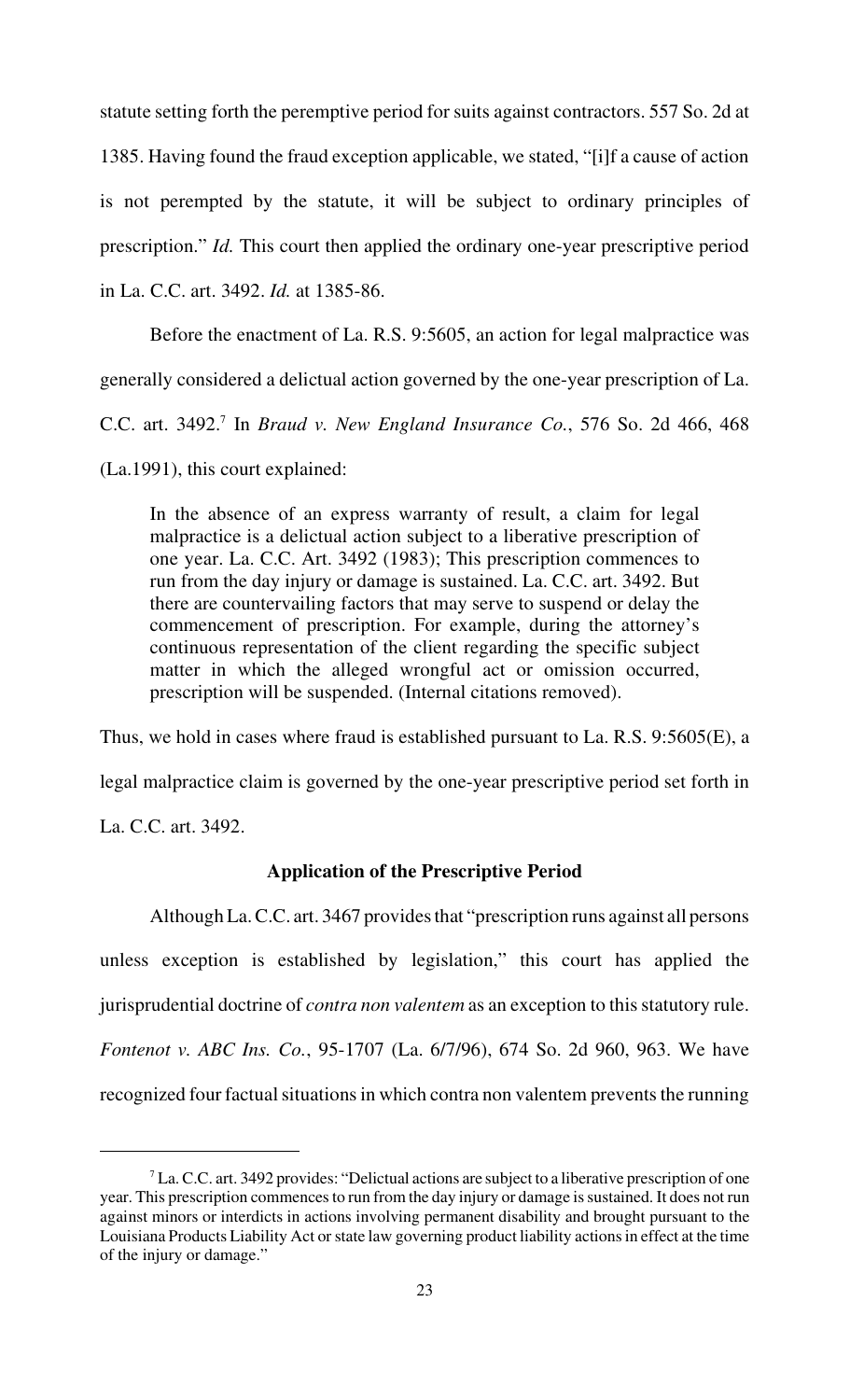of liberative prescription:

(1) where there was some legal cause which prevented the courts or their officers from taking cognizance of or acting on the plaintiff's action;

(2) where there was some condition coupled with the contract or connected with the proceedings which prevented the creditor from suing or acting;

(3) where the debtor himself has done some act effectually to prevent the creditor from availing himself of his cause of action; or

(4) where the cause of action is neither known nor reasonably knowable by the plaintiff even though plaintiff's ignorance is not induced by the defendant.

*Id.* We have already found Ms. Myer-Bennett's actions were undertaken with the intent to lull Ms. Lomont into inaction and prevent her from asserting a legal malpractice claim. Ms. Lomont's delay in bringing this action was a direct result of the fraud committed by Ms. Myer-Bennett, rather than her own willfulness or negligence. Thus, we find the third category of contra non valentem applicable. Application of this category of contra non valentem is partly an application of "the long-established principle of law that one should not be able to take advantage of his own wrongful act." *See Nathan v. Carter*, 372 So. 2d 560, 562 (La. 1979); *see also Corsey v. State, through Dept. Of Corrections*, 375 So. 2d 1319, 1324 (La. 1979); *Hyman v. Hibernia Bank & Trust Co.*, 139 La. 411, 417-18, 71 So. 598, 600 (La. 1916). Moreover, because Ms. Lomont's legal malpractice action is now governed by a prescriptive period, rather than peremptive period, application of the third category of contra non valentem is also warranted because of the continuous representation rule. In *Jenkins*, this court explained:

This Court has held the third application of contra non valentem encompasses what is known at common law as the "continuous representation rule." The continuous representation rule recognizes a person seeking professional assistance has a right to repose confidence in the professional's ability and good faith, and realistically cannot be expected to question and assess the techniques employed or the manner in which services are rendered. The continuous representation rule also protects the integrity of the attorney-client relationship and affords an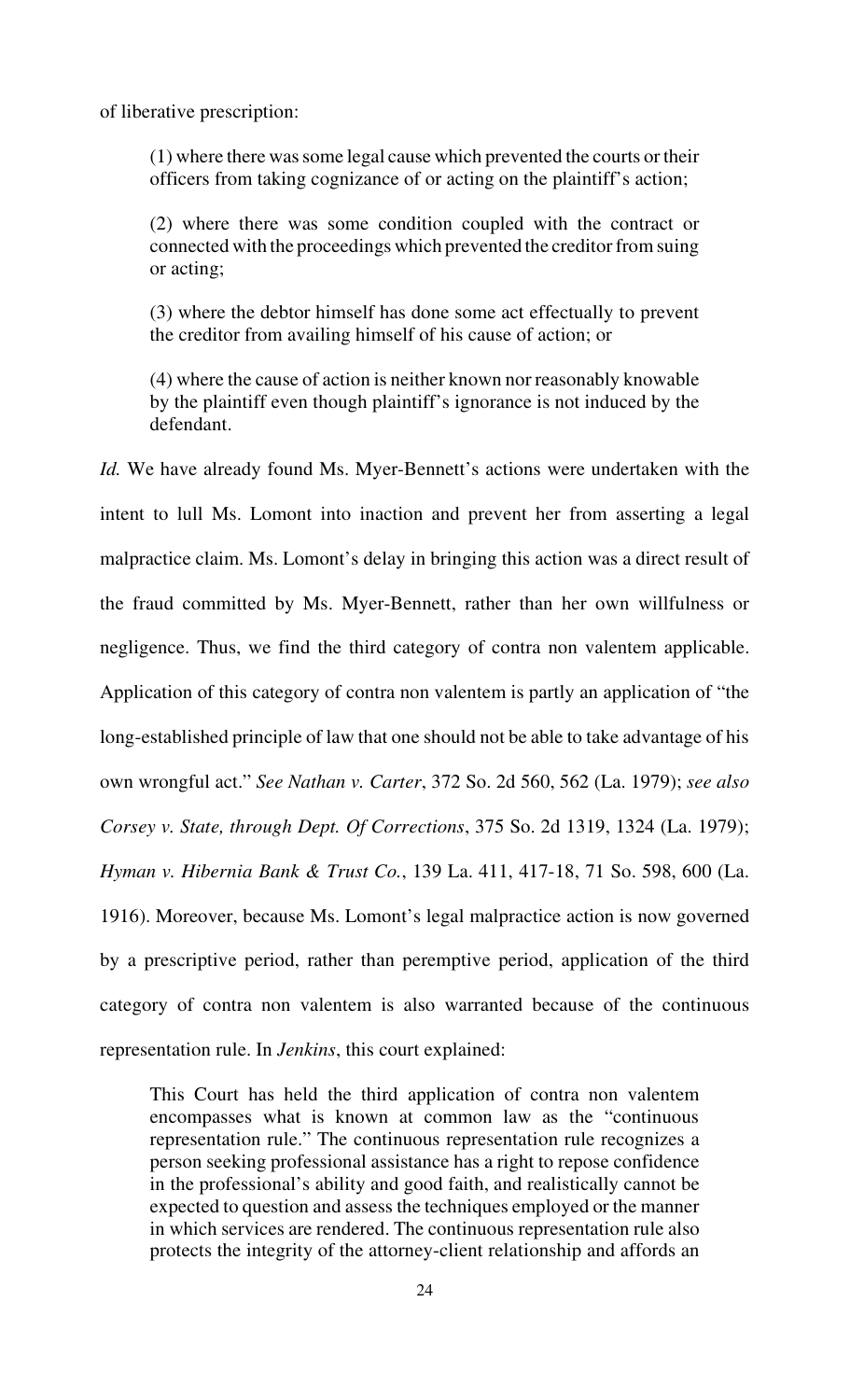attorney an opportunity to remedy an error while, at the same time, prevents the attorney from defeating the client's claim through pleading statute of limitations.

85 So. 3d at 623 (internal citations removed). In *Jenkins*, we overruled the court of appeal's application of the continuous representation rule to suspend the commencement of the one-year period under La. R.S. 9:5605, but we tangentially recognized application of the continuous representation rule in fraudulent concealment cases. We explained that "[w]hile the majority [of the court of appeal] concluded it would be unjust to find the continuous representation rule inapplicable because that would mean 'a reasonable person cannot trust their attorney,' Judge McClendon [in dissent] found the majority's reasoning flawed because in situations of fraud, where trust is misplaced, the peremptive period does not apply." *Id.* at 618. We referenced Judge McClendon's dissent, wherein she distinguished the case from one involving fraudulent concealment:

This case is distinguished from one where the discovery of the act, omission, or neglect was hidden by the attorney such that the client did not know or had no way of knowing of the wrong, or where the attorney fraudulently lulls a client into believing a problem he has created can be fixed. The allegations of Ms. Jenkins's [sic] petition cannot be construed to allege fraud so that the peremptive periods are not applicable.

## *Id.*

Having determined prescription was suspended, we now consider when prescription began to run against Ms. Lomont. This court has held that the "date of discovery" from which prescription/peremption begins to run is the "date on which a reasonable man in the position of the plaintiff has, or should have, either actual or constructive knowledge of the damage, the delict, and the relationship between them sufficient to indicate to a reasonable person he is the victim of a tort and to state a cause of action against the defendant." *Jenkins*, 85 So. 3d at 621-22 (citing *Teague v. St. Paul Fire and Marine Ins. Co.*, 07-1384 (La. 2/1/08), 974 So. 2d 1266, 1275). Although Ms. Lomont became aware of the Citibank lien on December 9, 2010, the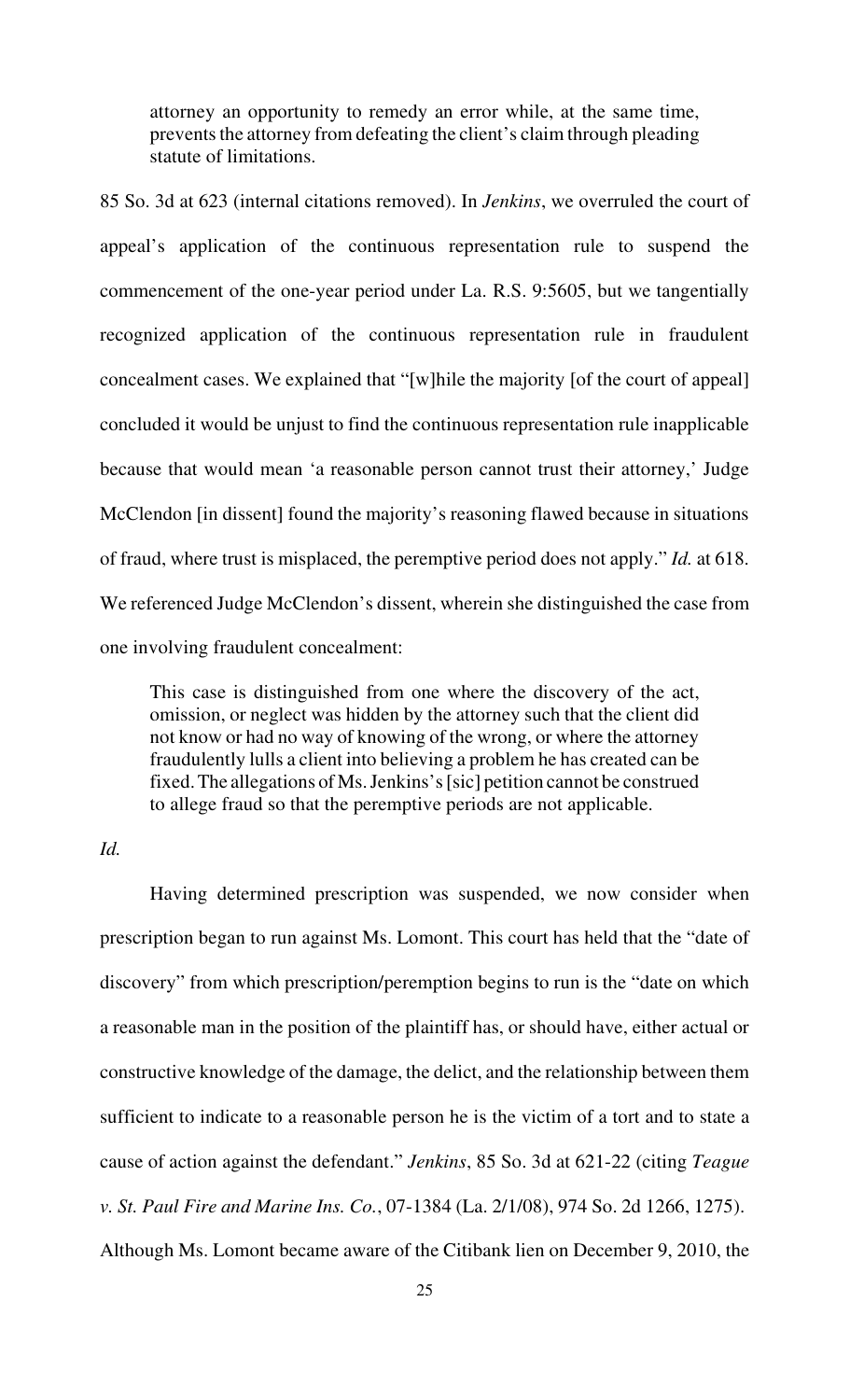record establishes Ms. Myer-Bennett effectively hid her malpractice by convincing Ms. Lomont the problem could be fixed and she was working to remove the lien. Thus, although aware of an undesirable result arising out of Ms. Myer-Bennett's representation, Ms. Lomont did not recognize the result was due to malpractice and could not be "fixed" by Ms. Myer-Bennett. We also find it reasonable that Ms. Lomont, a lay person with a long personal relationship with Ms. Myer-Bennett, was lulled into trusting Ms. Myer-Bennett's assertions. Ms. Lomont asserted she did not discover the fraud until she met with Ms. Kesler on June 28, 2012, when she first learned the lawsuits had not been filed and could not remove the lien, and that she had a claim against Ms. Myer-Bennett for malpractice. Ms. Lomont's assertions are buttressed by the fact she filed a legal malpractice lawsuit against Ms. Myer-Bennett only two weeks after meeting with Ms. Kesler, contrary to Ms. Myer-Bennett's claims that Ms. Lomont did not want to pursue such an action against her.

Thus, we find the one-year prescriptive period began to run on June 28, 2012, the day Ms. Lomont became aware of the deception and learned she had a malpractice action against Ms. Myer-Bennett. Because Ms. Lomont's lawsuit was filed July 12, 2012, within one year of June 28, 2012, her suit was timely filed and the lower courts erred in sustaining defendant's exception of peremption.

## **CONCLUSION**

Based on the facts of this case, we find defendant committed fraud within the meaning of La. R.S. 9:5605(E). Thus, the peremptive periods contained in La. R.S. 9:5605 are not applicable and plaintiff's legal malpractice claim is governed by the one-year prescriptive period in La. C.C. art. 3492. Further, the facts of this case support an application of the doctrine of contra non valentem. Because we find plaintiff filed suit within one year of discovering defendant's malpractice, we hold the lower courts erred in sustaining defendant's exception of peremption.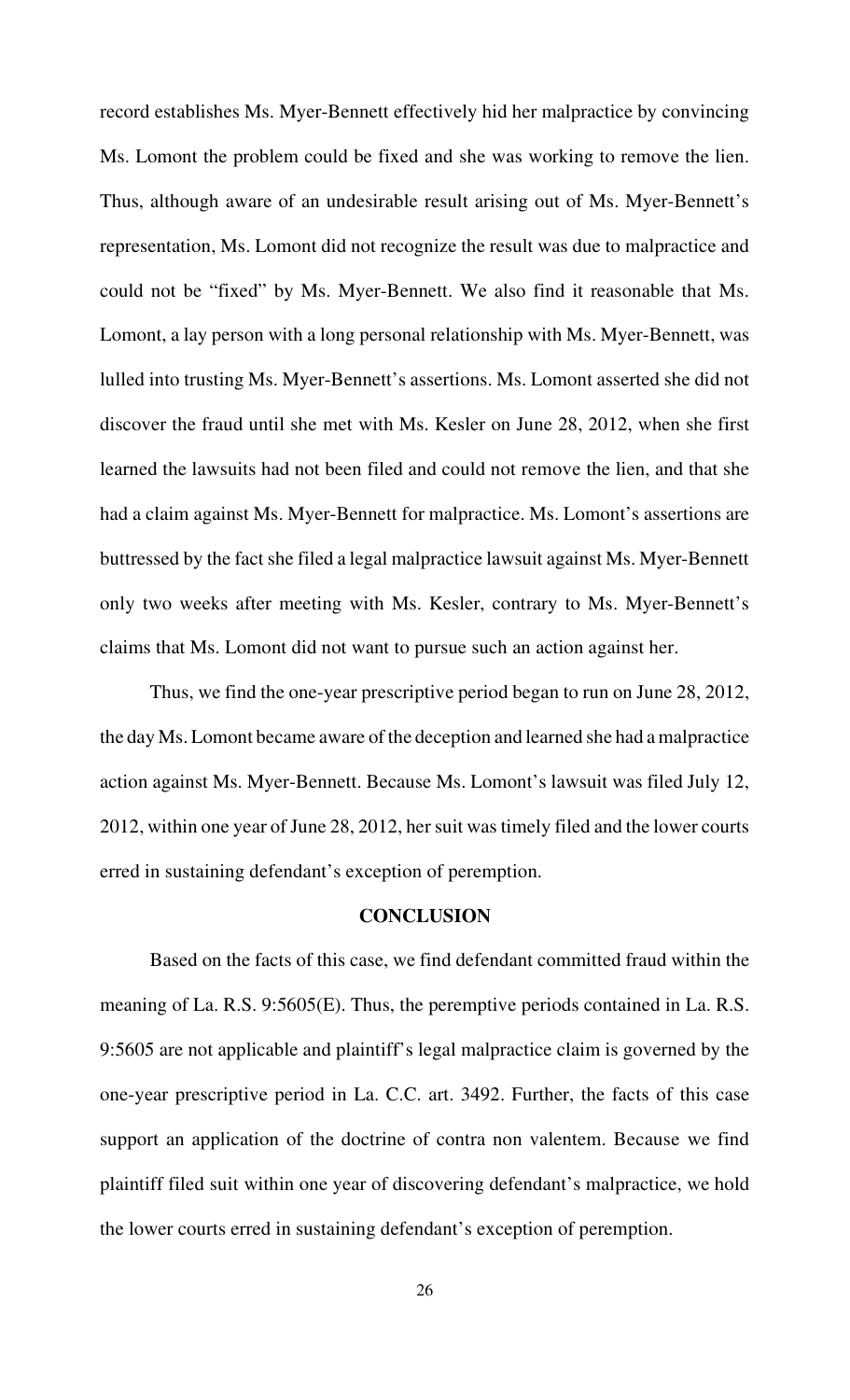## **DECREE**

**Reversed and remanded for further proceedings.**